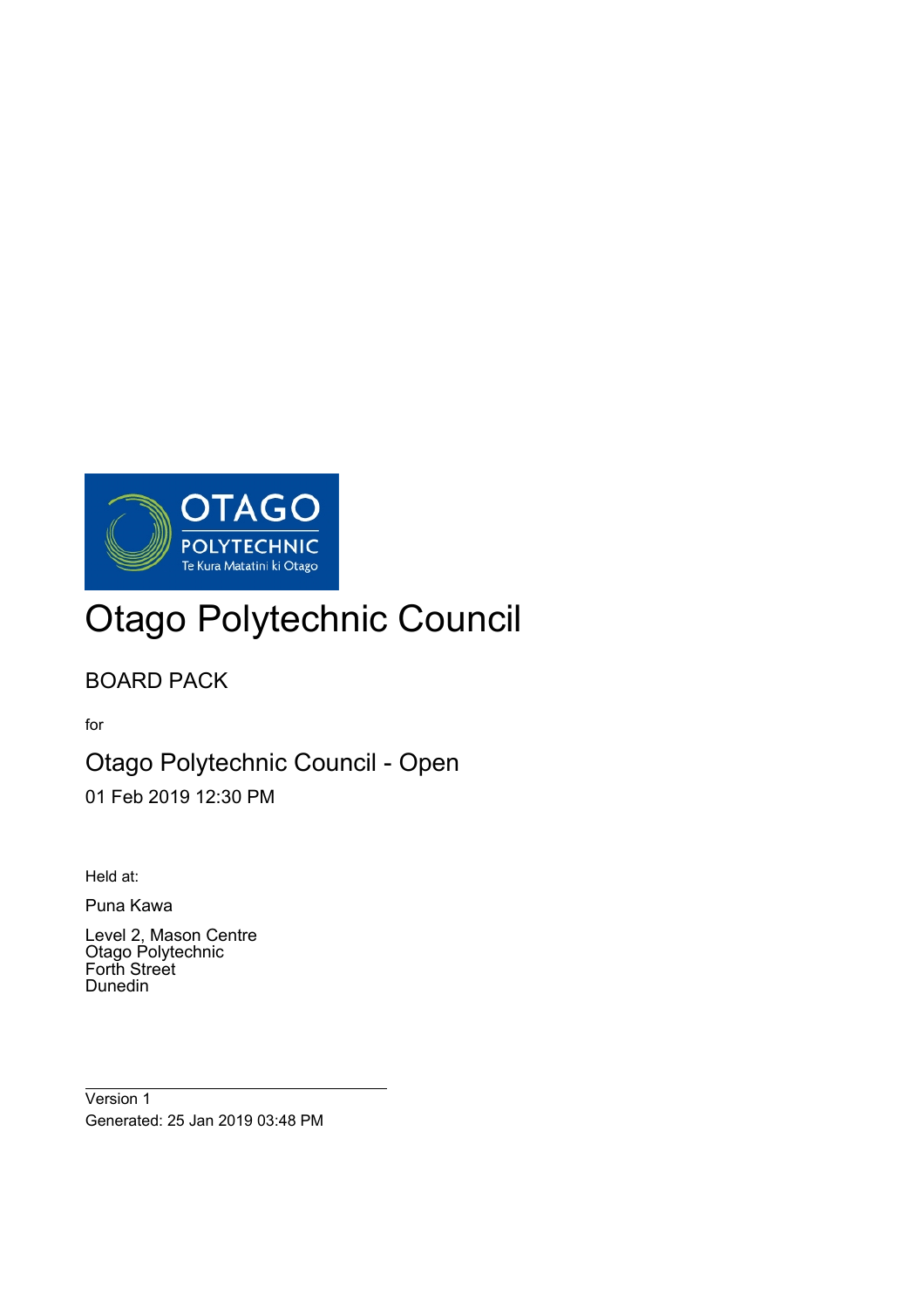# **INDEX**

| Cover Page |  |
|------------|--|
|------------|--|

Index

# Agenda

### Attached Documents:

|  | -13 |
|--|-----|
|  | 15  |
|  |     |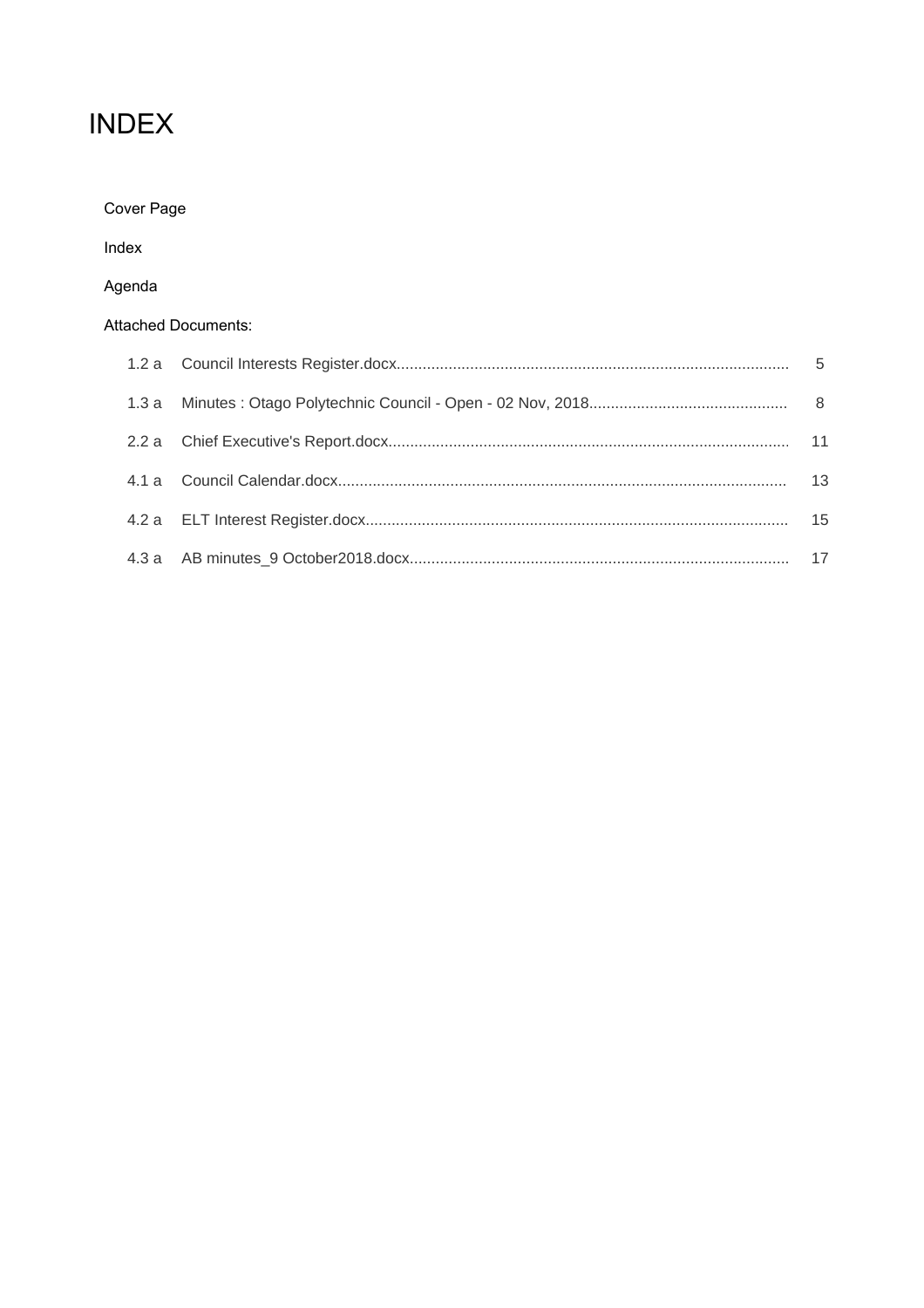# <span id="page-2-0"></span>AGENDA OTAGO POLYTECHNIC COUNCIL - OPEN



| Name:                | <b>Otago Polytechnic Council</b>                                                                                                                                                                                                                                                                                                                                                                                                                                                                                                                  |
|----------------------|---------------------------------------------------------------------------------------------------------------------------------------------------------------------------------------------------------------------------------------------------------------------------------------------------------------------------------------------------------------------------------------------------------------------------------------------------------------------------------------------------------------------------------------------------|
| Date:                | Friday, February 1, 2019                                                                                                                                                                                                                                                                                                                                                                                                                                                                                                                          |
| Time:                | 12:30 PM to 1:30 PM                                                                                                                                                                                                                                                                                                                                                                                                                                                                                                                               |
| Location:            | Puna Kawa, Level 2, Mason Centre Otago Polytechnic Forth Street Dunedin                                                                                                                                                                                                                                                                                                                                                                                                                                                                           |
|                      | Board Members: Kathy Grant (Chair), Bill Moran, Megan Potiki, Mike Horne, Neil Barns, Paul<br>Allison, Peter Coolbear, Jamie Adamson                                                                                                                                                                                                                                                                                                                                                                                                              |
| <b>Guests/Notes:</b> | In Attendance:<br>Jono Aldridge (Convenor, Staff Subcommittee), Jo Brady (Deputy Chief<br>Executive People, Performance and Development), Jeanette Corson<br>(Secretary to Council), Philip Cullen (Deputy Chief Executive Corporate<br>Services), Jordan Dargaville (Convenor, Student Council), Megan Gibbons<br>(Acting Deputy Chief Executive Learner Experience), Janine Kapa (Deputy<br>Chief Executive Māori Development/Kaitohutohu, Phil Ker (Chief Executive),<br>Oonagh McGirr (Deputy Chief Executive Learning and Teaching Services) |

# 1. PROCEDURAL

## **1.1 Apologies**

## **1.2 Conflict of interest**

Council members should declare any potential conflict (pecuniary or non-pecuniary) they may have regarding any item on the agenda, or in relation to any discussion during the meeting. These declarations will be recorded on a separate register as well as in the minutes.

Attached is a register of Council members' interests. Any changes must be advised to the Secretary to Council.

Supporting Documents:

1.2.a [Council Interests Register.docx](#page-4-0)

## **1.3 Confirm Minutes**

### **RECOMMENDATION**

**That the minutes of the open section of the meeting held on 2 November 2018 be approved as a true and correct record.**

Supporting Documents:

|  | 1.3.a Minutes: Otago Polytechnic Council - Open - 02 Nov, 2018 |  |
|--|----------------------------------------------------------------|--|
|--|----------------------------------------------------------------|--|

# **1.4 Matters Arising**

**1.5 Action Sheet**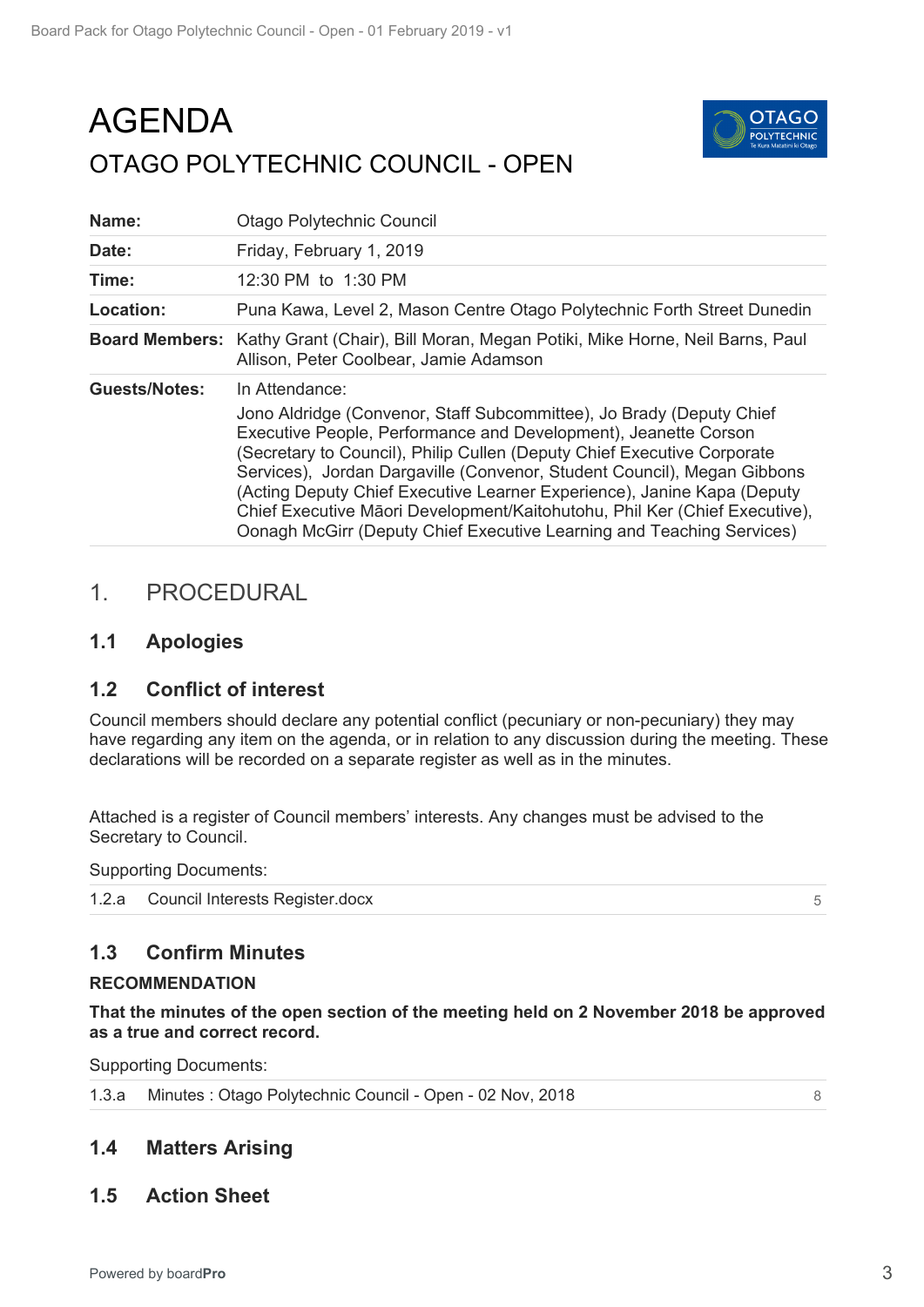<span id="page-3-0"></span>

| <b>Date</b> | <b>Action</b>       | To be completed by | By when               |
|-------------|---------------------|--------------------|-----------------------|
| 03/07/2015  | Naming of buildings | Phil Ker           | Progressive reporting |

# 2. REPORTS

# **2.1 Chair (verbal)**

# **2.2 Chief Executive**

Supporting Documents:

| 2.2.a Chief Executive's Report.docx |  |
|-------------------------------------|--|
|                                     |  |

# 3. POLICIES FOR APPROVAL

# 4. MATTERS FOR NOTING

## **4.1 Council Calendar**

# **4.2 Executive Leadership Team Interests Register**

|                | 2.2.a Chief Executive's Report.docx                 | 11 |
|----------------|-----------------------------------------------------|----|
|                |                                                     |    |
| 3 <sub>1</sub> | <b>POLICIES FOR APPROVAL</b>                        |    |
| 4.             | <b>MATTERS FOR NOTING</b>                           |    |
| 4.1            | <b>Council Calendar</b>                             |    |
|                | <b>Supporting Documents:</b>                        |    |
|                | 4.1.a Council Calendar.docx                         | 13 |
| 4.2            | <b>Executive Leadership Team Interests Register</b> |    |
|                | <b>Supporting Documents:</b>                        |    |
|                | 4.2.a ELT Interest Register.docx                    | 15 |
| 4.3            | <b>Academic Board Minutes</b>                       |    |
|                | $\bullet$ 9 October 2018                            |    |
|                | <b>Supporting Documents:</b>                        |    |
|                | 4.3.a AB minutes 9 October2018.docx                 | 17 |

# **4.3 Academic Board Minutes**

# 5. CLOSE MEETING

## **5.1 Meeting Closed**

**Next meeting:** Otago Polytechnic Council - Open - Friday, 1 March 2019, 12:30 PM

 $13$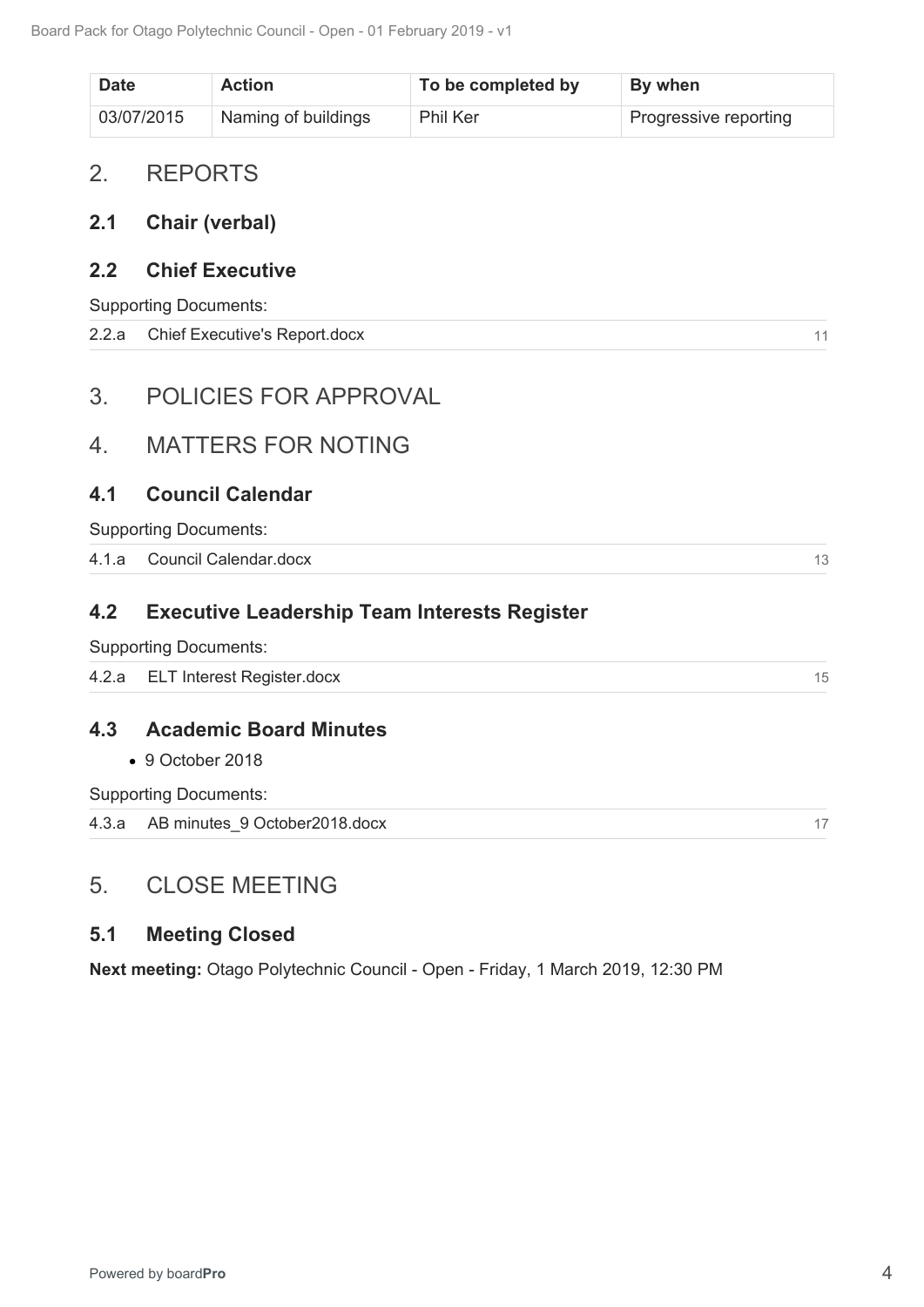<span id="page-4-0"></span>

| <b>INTERESTS REGISTER</b> |                |                                                                                                                                                                                                                                                                                                                                                                                                                                                                                                                                       |                                                                                                                                                                                                                                                                                                                                                                                                       |
|---------------------------|----------------|---------------------------------------------------------------------------------------------------------------------------------------------------------------------------------------------------------------------------------------------------------------------------------------------------------------------------------------------------------------------------------------------------------------------------------------------------------------------------------------------------------------------------------------|-------------------------------------------------------------------------------------------------------------------------------------------------------------------------------------------------------------------------------------------------------------------------------------------------------------------------------------------------------------------------------------------------------|
| <b>Council Member</b>     | <b>Updated</b> | <b>Interest Disclosed</b>                                                                                                                                                                                                                                                                                                                                                                                                                                                                                                             | Nature of Potential Interest with the Otago<br><b>Polytechnic</b>                                                                                                                                                                                                                                                                                                                                     |
| <b>Jamie ADAMSON</b>      |                | $\mathbf{1}$ .                                                                                                                                                                                                                                                                                                                                                                                                                                                                                                                        |                                                                                                                                                                                                                                                                                                                                                                                                       |
| <b>Paul ALLISON</b>       | 20-04-18       | Life Trustee - Halberg Disability Sport Foundation<br>2.<br>Trustee - Winter Games NZ<br>3.<br>Sports Commentator - NZME<br>4.<br>Lion Foundation - South Island Regional Grants<br>Committee<br>Independent Director - University Bookshop (Otago) Ltd<br>6.<br>Director - Waitaki District Health Services Ltd<br>7 <sub>1</sub><br>Trustee - Waitaki District Health Services Trust<br>8.<br>Infinite Energy (design and installation of quality solar<br>power Potential supplier<br>10. Lion Foundation - Independent contractor | $1 - 7$ Nil<br>8 - potential supplier<br>9 - potential funder                                                                                                                                                                                                                                                                                                                                         |
| <b>Neil BARNS</b>         | 17-01-19       | Board Chair - Otago Polytechnic Auckland International<br>Campus<br>2. Director/Shareholder Neil Barns Consulting Limited<br>Partner - Barns-Davis Orchard Partnerships<br>3.<br>Commissioner, Whitireia and Weltec Polytechnics<br>4.<br>Director - WelTec Enterprises Ltd<br>5.<br>Director - LCB Management NZ Ltd<br>6.<br>Director - IEM Ltd<br>7.                                                                                                                                                                               | OP is a 50% owner of the limited partnership and is<br>1.<br>impacted directly by its operations in Auckland<br>The Company provides consultancy services mainly<br>2.<br>to TEOs and government education agencies that<br>OP also has dealings with.<br>Joint owner of an avocado orchard. Unlikely to<br>3.<br>involve OP directly although OP offers horticulture<br>qualifications and training. |
| <b>Peter COOLBEAR</b>     | $16 - 11 - 16$ | Co-owner and director: Coolbear Ltd - Information<br>1 <sub>1</sub><br>Management and Tertiary Education Consulting<br>Member, NZQA Consistency Review Panel<br>2.                                                                                                                                                                                                                                                                                                                                                                    |                                                                                                                                                                                                                                                                                                                                                                                                       |

**OTAGO POLYTECHNIC COUNCIL**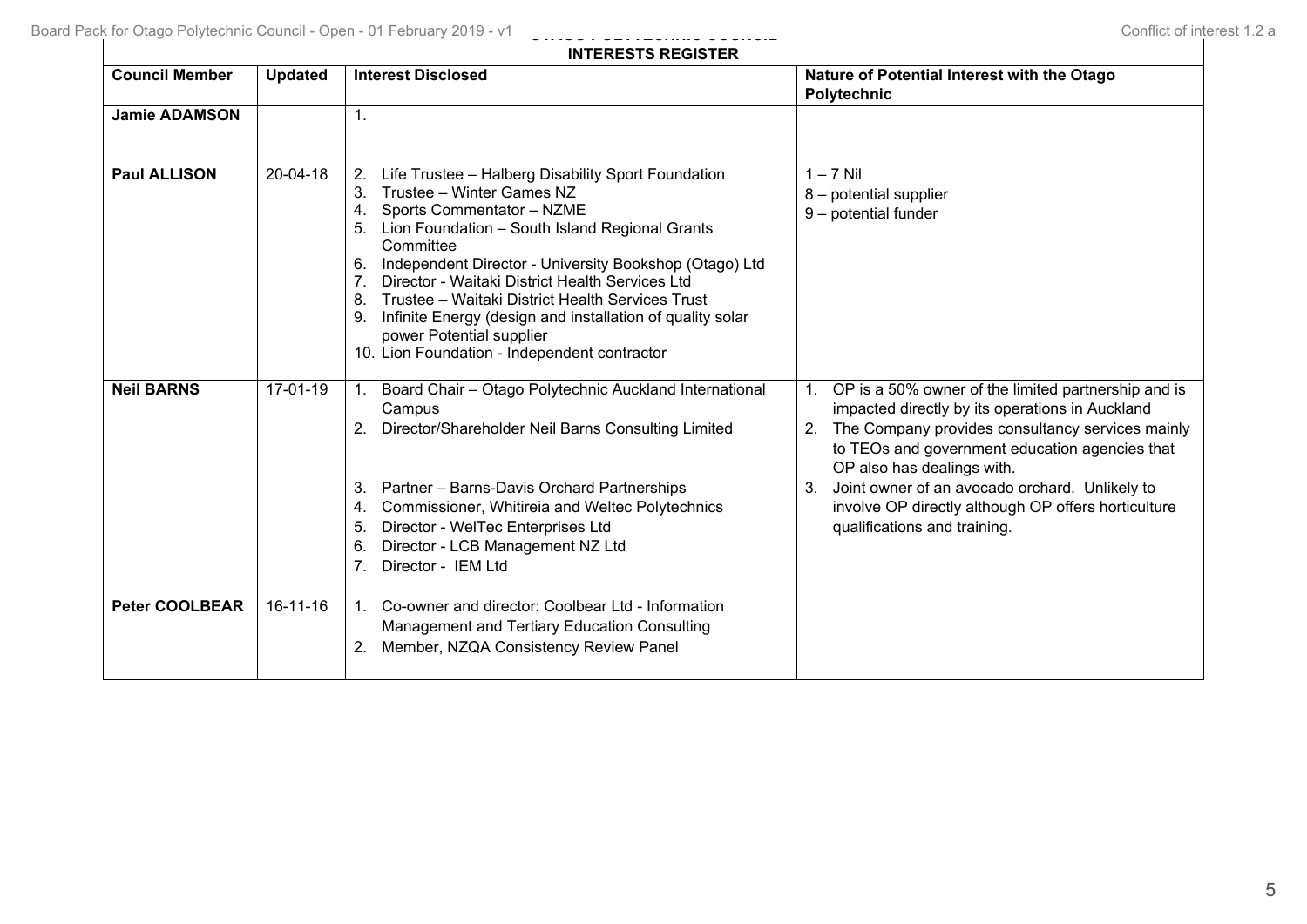| <b>Kathy GRANT</b>   | 04-09-18 | Dunedin City Holdings Ltd (Director)<br>1.                          |                        |
|----------------------|----------|---------------------------------------------------------------------|------------------------|
|                      |          | Trustee of numerous private trusts                                  |                        |
|                      |          | Gallaway Cook Allan (Associate)<br>3.                               |                        |
|                      |          | Dunedin City Treasury Limited (Director)<br>4.                      |                        |
|                      |          | SDHB (Commissioner)<br>5.                                           |                        |
|                      |          | Dunedin Stadium Property Limited<br>6.                              |                        |
|                      |          | Spouse:                                                             |                        |
|                      |          | Gallaway Cook Allan (Consultant)<br>1.                              |                        |
|                      |          | Hazlett & Sons Limited (Chair)<br>2.                                |                        |
|                      |          | South Link Health Services Limited (Director)<br>3.                 |                        |
|                      |          | Warbirds Over Wanaka Community Trust (Board Member)<br>4.           |                        |
|                      |          | Warbirds Over Wanaka Limited (Director)<br>5.                       |                        |
|                      |          | Warbirds Over Wanaka (2008) Limited (Director)<br>6.                |                        |
|                      |          | Warbirds Over Wanaka (2010) Limited (Director)<br>7.                |                        |
|                      |          | Leslie Groves Home & Hospital (Board Member)<br>8.                  |                        |
|                      |          | Dunedin Diocesan Trust Board (Chair)<br>9.                          |                        |
|                      |          | 10. Trustee of numerous private trusts                              |                        |
| <b>Michael HORNE</b> | 02-02-18 | <b>Deloitte Limited</b>                                             |                        |
|                      |          | 1.<br><b>Best View Limited</b><br>2.                                | 1. Potential supplier  |
|                      |          | <b>City Forests Limited</b><br>3.                                   | 10. Potential customer |
|                      |          | <b>Ellis Fibre Global Limited</b><br>4.                             | Others: Nil            |
|                      |          | 5. Ellis Fibre NZ Limited                                           |                        |
|                      |          | <b>Escea International Limited</b><br>6.                            |                        |
|                      |          | 7. Escea Limited                                                    |                        |
|                      |          | 8. Hunterfields Investments Limited                                 |                        |
|                      |          | 9. Greenbriar Limited                                               |                        |
|                      |          | 10. Otago Museum Trust Board (Treasurer)                            |                        |
|                      |          | 11. Palmer & Son Limited                                            |                        |
|                      |          | 12. Palmer Resources Limited                                        |                        |
|                      |          | 13. Palmer MH Limited                                               |                        |
|                      |          | 14. Palmers Mechanical Limited                                      |                        |
|                      |          | 15. PDS (Computer Services) Limited                                 |                        |
|                      |          | 16. Prospectus Nominees<br>17. Prospectus Nominees Services Limited |                        |
|                      |          | 18. Rawhiti Road Investments Limited                                |                        |
|                      |          | 19. Viblock Limited                                                 |                        |
|                      |          | 20. Ashburn Hall                                                    |                        |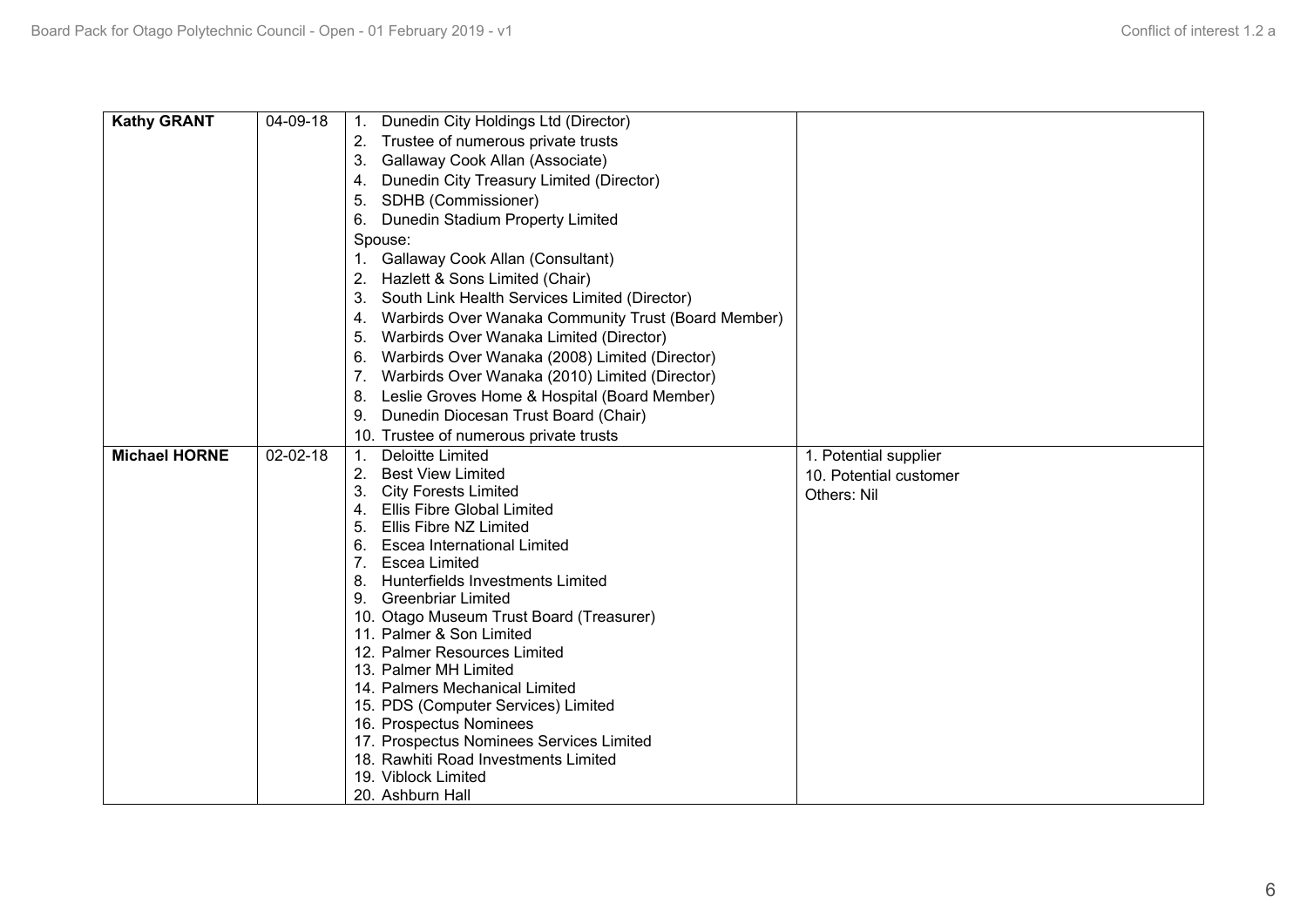|                     |          |                                                                                                                                                                                                                                                                                                                                                                                                                                                                                                                                                                                                                                                                             | <b>Polytechnic</b>    |
|---------------------|----------|-----------------------------------------------------------------------------------------------------------------------------------------------------------------------------------------------------------------------------------------------------------------------------------------------------------------------------------------------------------------------------------------------------------------------------------------------------------------------------------------------------------------------------------------------------------------------------------------------------------------------------------------------------------------------------|-----------------------|
| <b>Bill MORAN</b>   | 02/07/18 | Director, Pioneer Energy<br>Chair and Director, Sport and Recreation New Zealand<br>2.<br>Chair and Director, High Performance Sport New Zealand<br>3.<br>Director, Youthtown<br>4.<br>Trustee, New Zealand Dementia Prevention Trust<br>5.<br>Trustee, New Zealand Football Foundation<br>6.<br>Trustee, Olive Leaf Centre Trust<br>Advisory Trustee, School of Government, Victoria<br>8.<br>University of Wellington<br>Advisory Trustee, Play It Strange Trust<br>9.<br>10. Director, Aspen Initiative New Zealand<br>Other<br>Independent Chair, Parliamentary Appropriations Review<br>Committee (Mar-Aug 2018)<br>Independent adviser, Crest Hotel, Queenstown<br>2. | Nil                   |
| <b>Megan POTIKI</b> | 26/06/17 | Member of Te Runanga o Ōtākou<br>$\mathbf{1}$ .<br>Employee of the University of Otago<br>2.<br>Director of Arataki Associates Ltd - contracting entity<br>3.<br>involved in a wide range of Māori education, health and<br>business.                                                                                                                                                                                                                                                                                                                                                                                                                                       | 3. Potential supplier |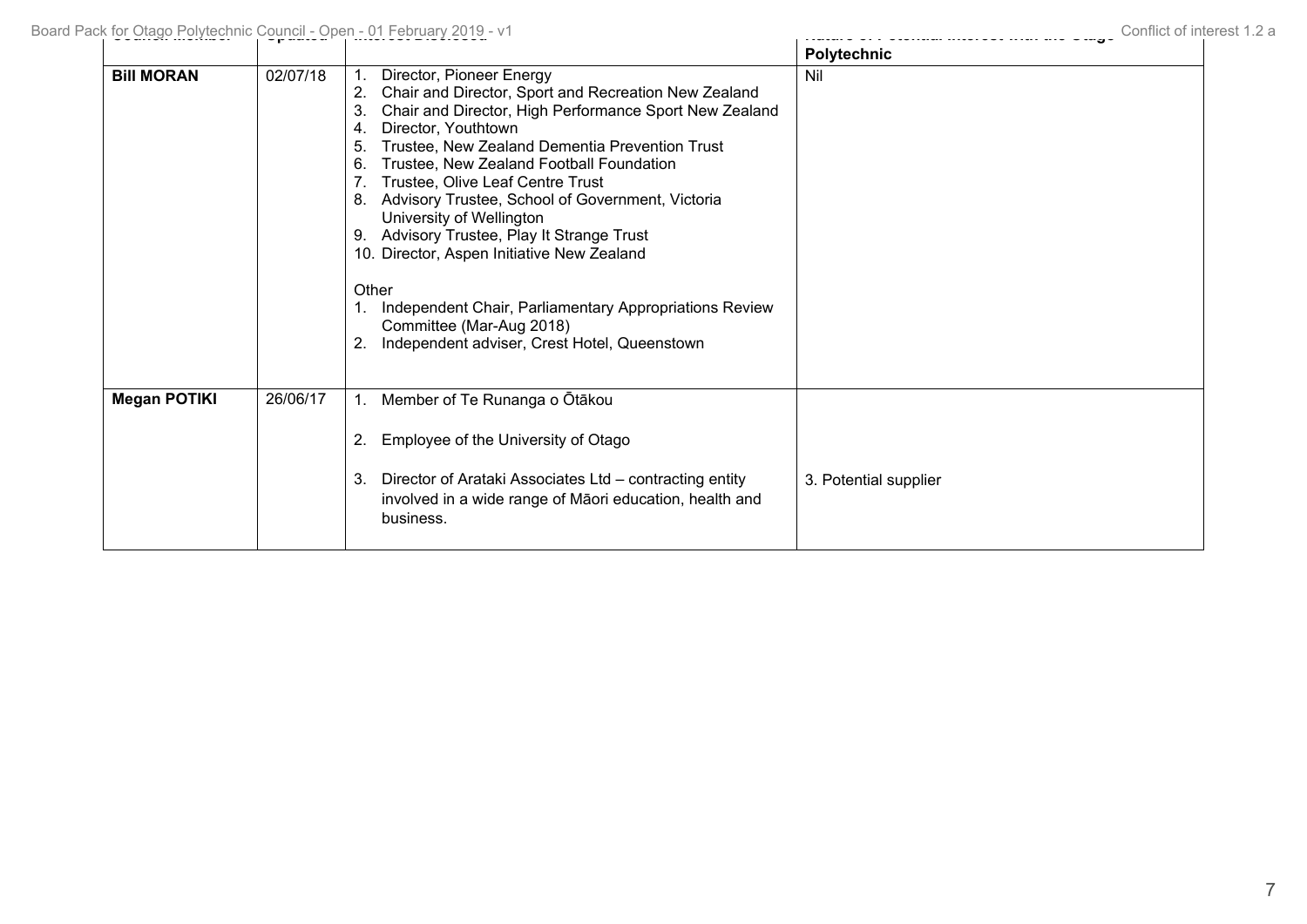# <span id="page-7-0"></span>MINUTES (in Review) OTAGO POLYTECHNIC COUNCIL - OPEN



| Name:                 | Otago Polytechnic Council                                                                                                                                                                                                                                                                                                                                                                                                                                                                                                                            |
|-----------------------|------------------------------------------------------------------------------------------------------------------------------------------------------------------------------------------------------------------------------------------------------------------------------------------------------------------------------------------------------------------------------------------------------------------------------------------------------------------------------------------------------------------------------------------------------|
| Date:                 | Friday, November 2, 2018                                                                                                                                                                                                                                                                                                                                                                                                                                                                                                                             |
| Time:                 | 12:30 PM to 1:00 PM                                                                                                                                                                                                                                                                                                                                                                                                                                                                                                                                  |
| Location:             | Puna Kawa, Level 2, Mason Centre Otago Polytechnic Forth Street Dunedin                                                                                                                                                                                                                                                                                                                                                                                                                                                                              |
| <b>Board Members:</b> | Kathy Grant (Chair), Bill Moran, Neil Barns, Peter Coolbear                                                                                                                                                                                                                                                                                                                                                                                                                                                                                          |
| <b>Apologies:</b>     | Darren Evans, Megan Potiki, Mike Horne, Paul Allison                                                                                                                                                                                                                                                                                                                                                                                                                                                                                                 |
| <b>Guests/Notes:</b>  | In attendance:<br>Jono Aldridge (Convenor, Staff Subcommittee), Jo Brady (Deputy Chief<br>Executive, People, Performance and Development), Jeanette Corson<br>(Secretary to Council), Philip Cullen (Deputy Chief Executive Corporate<br>Services), Jordan Dargaville (Convenor, Student Council), Megan Gibbons<br>(Acting Deputy Chief Executive Learner Experience), Janine Kapa (Deputy<br>Chief Executive, Māori Development/Kaitohutohu, Phil Ker (Chief Executive),<br>Oonagh McGirr (Deputy Chief Executive, Learning and Teaching Services) |

# 1. PROCEDURAL

# **1.1 Apologies**

Apologies had been received from Paul Allison, Darren Evans, Mike Horne and Megan Potiki.

## **RECOMMENDATION**

**That the apologies be accepted.**

**AGREED.**

# **1.2 Conflict of interest**

Dr Barns had been appointed Commissioner of Whitereia and Weltec Polytechnics.

No further interests were disclosed.

# **1.3 Confirm Minutes**

**Otago Polytechnic Council - Open Friday, October 5, 2018,** the minutes were confirmed as presented.

### **RECOMMENDATION**

**That the minutes of the open section of the meeting held on 5 October 2018 be approved as a true and correct record.**

**AGREED.**

# **1.4 Matters Arising**

There were no matters arising.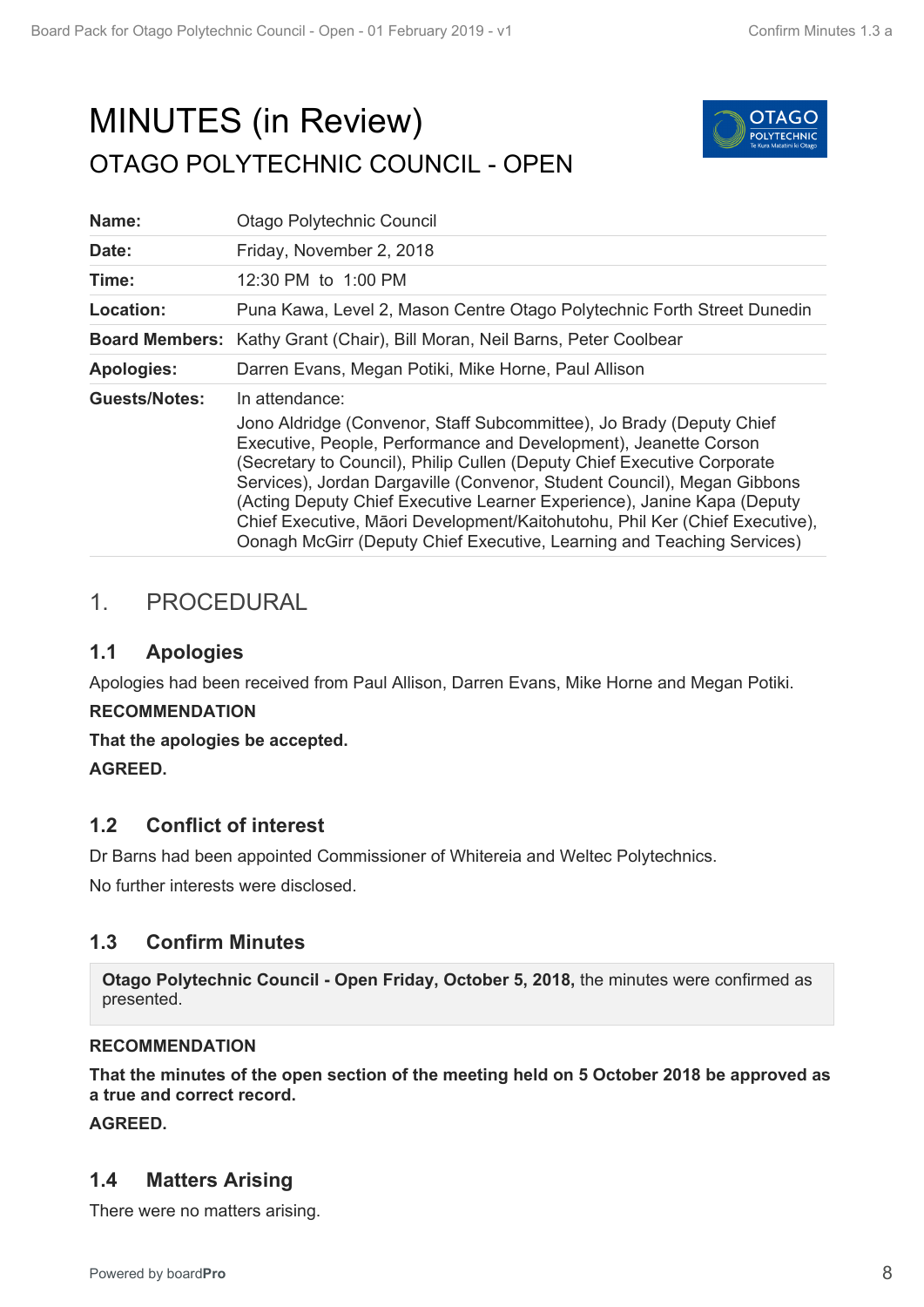# 2. REPORTS

# **2.1 Chair (verbal)**

### **Events**

Mrs Grant reported that she had attended the unveiling of Nga Kete on 15 October, which she described as a very appropriate and distinctive acknowledgement of the artwork.

She also commented on the Mana Pounamu and Pasifika Awards evenings, which she said were very positive engagements with our students and our communities.

### **Governance Workshop**

TEC will be running another governance session on 22 November. Mr Barns noted that he had been invited to speak at the session.

# **2.2 Chief Executive**

### **Global Polytechnic Alliance**

Otago Polytechnic, Humber College (Canada) and VIA University College (Denmark) had recently signed a three-way agreement establishing the Global Polytechnic Alliance (GPA).

The GPA would provide new learning and collaborative opportunities for students and staff while strengthing the understanding of the benefits of polytechnic education across the globe.

### **Shanghai University of Engineering Science**

Mr Ker reported on his recent visit to the Shanghai University of Engineering Science. He had also visited four other institutions and advised that Mike Waddell was now working on three requests for year long programmes as part of a two plus one arrangement. Two of these requests were related to Fashion. Mr Ker noted that Shanghai had changed dramatically, particularly around the adoption of technology. He spoke of the rich and affordable experience for NZ students who wished to study in Shanghai, which links into the Polytechnic's global engagement strategy.

# 3. POLICIES FOR APPROVAL

# **3.1 Policies for Approval**

The following policies had been reviewed by the Finance and Audit Committee

- CP0014.02 Internal Audit
- CP0010.04 Fraud Prevention and Response
- Fraud Control Plan
- CP0015.01 Risk Management

### **RECOMMENDATION**

# **That the Council approves the revision of the above policies. AGREED.**

# 4. MATTERS FOR NOTING

# **4.1 Council Calendar**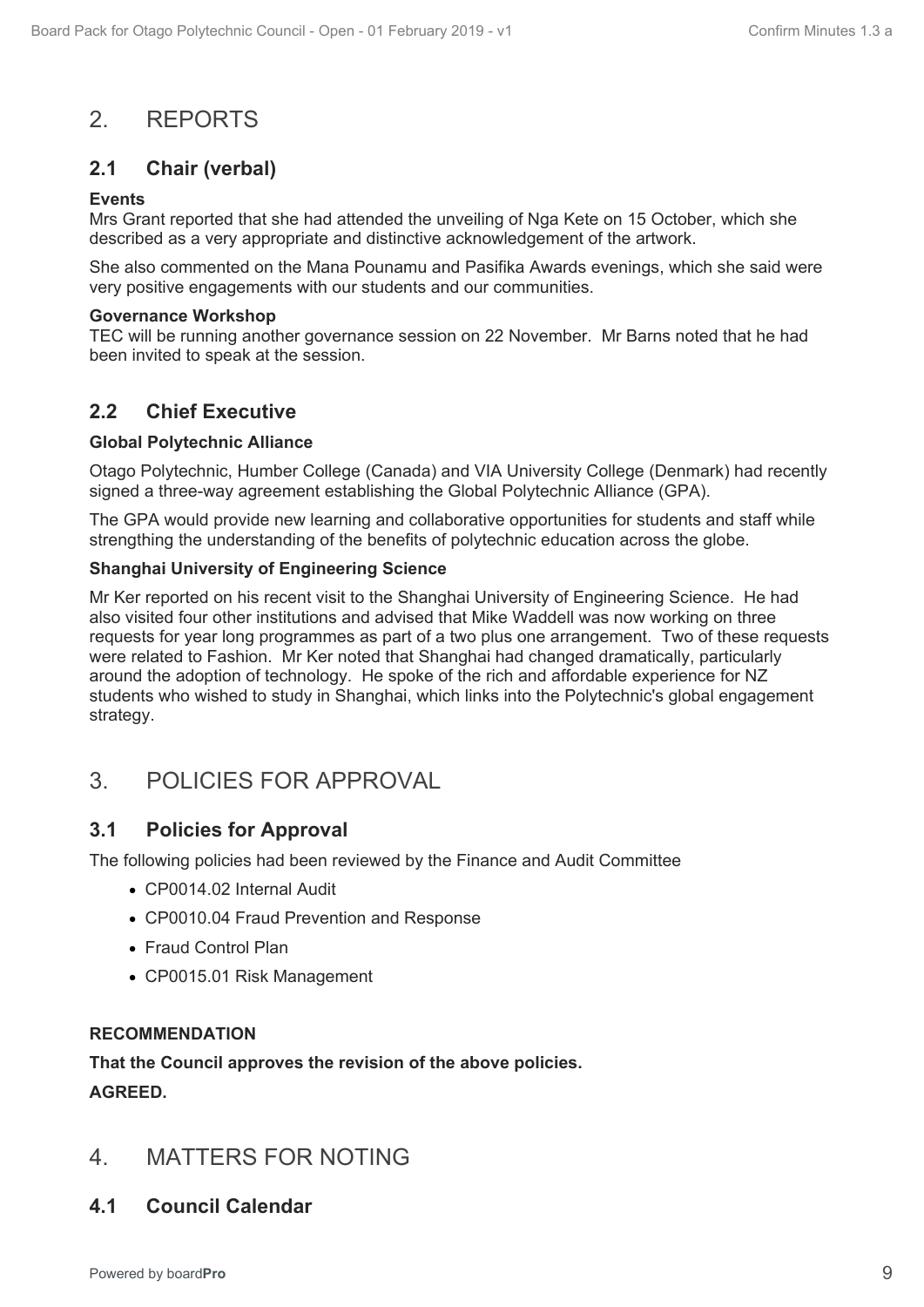Mrs Grant noted the Council meeting to be held on 7 December, and the Maori pre-graduation and Town Hall graduation ceremonies to be held on 13 and 14 December.

# **4.2 Executive Leadership Team Interests Register**

The Executive Leadership Team interests register was noted.

### **4.3 Academic Board Minutes**

The Academic Board minutes of meetings held on 11 and 19 September were noted.

## **4.4 Student Council Minutes**

Jordan Dargaville reported that the Student Council had discussed the development of an app for communications/connection such as surveys and timetables as many students do not check emails.

He also noted Camp Inspire, an initiative for Year 9 and 10 secondary school students to enjoy a hands on experience at OP, to be held at the end of November. Mrs Brady is to report back on the initiative in the new year.



### **Report back on Camp Inspire**

Report back on Camp Inspire, held at the end of November/start of December 2018.

| <b>Due Date:</b> | 01 Feb 2019 |
|------------------|-------------|
| <b>Owner:</b>    | Jo Brady    |

# 5. MEETING CLOSED

### **5.1 Meeting Closed**

**Next meeting:** Otago Polytechnic Council - Open - Friday, 1 February 2019, 12:30 PM

Signature: **Constanting Signature: Date:**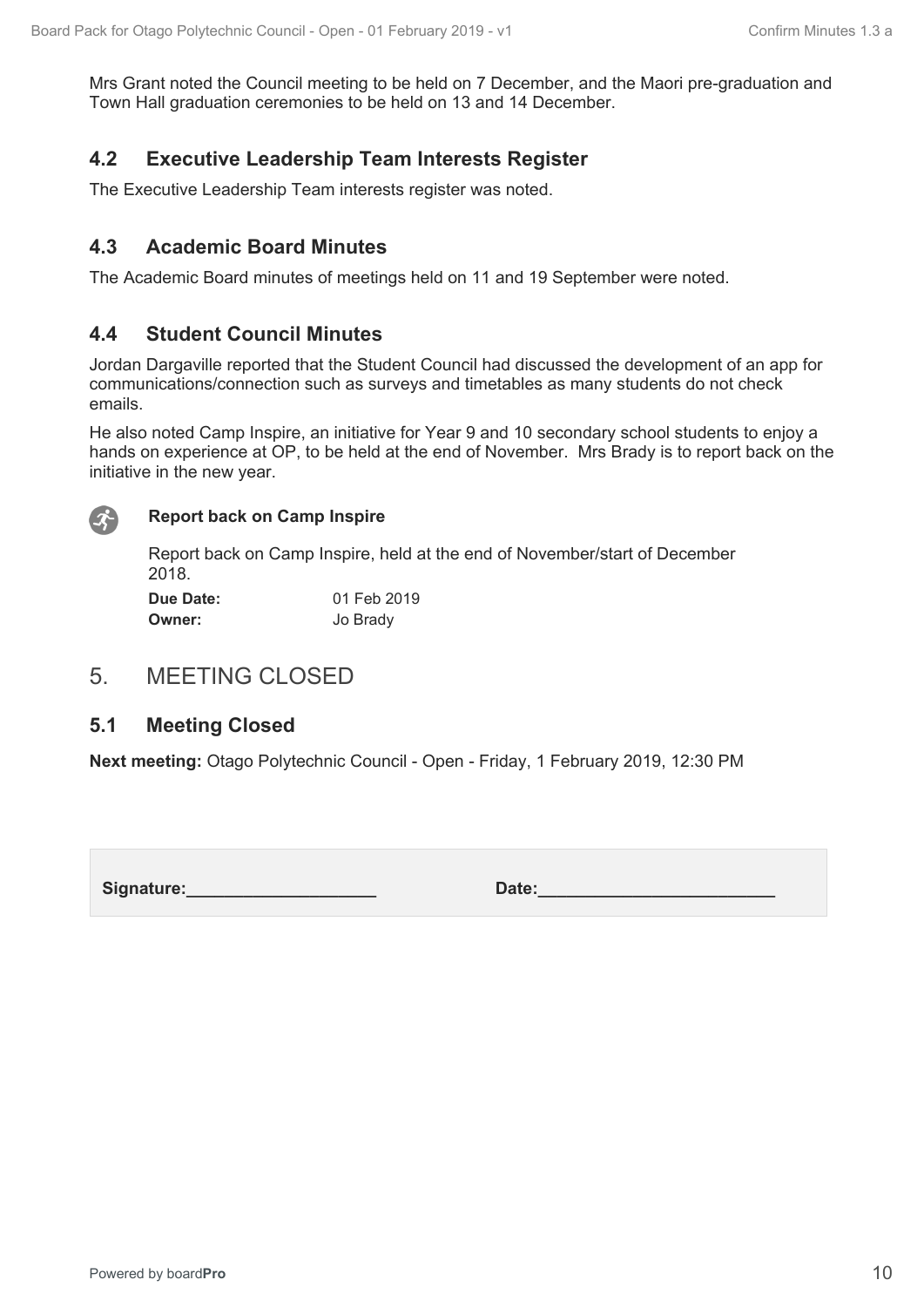### <span id="page-10-0"></span>**CHIEF EXECUTIVE'S REPORT**

#### **Applications Update**

To date total domestic applications are sitting at 3126 which is 15% ahead when compared to the same time last year, and acceptances are 13% ahead. International applications are also performing well being 29% ahead.

It is pleasing to note the increasing trend of applications in multi-year programmes as opposed to short duration programmes. For example degree applications are up by 13% on the same time last year.

### **Summarised Finance Report for the period ended 30 November 2018**

The following table provides an overview of Otago Polytechnic's 2018 financial performance to date and compares this against the forecast with variances.

| November 2018                                 | 2018 Year to<br>Date Actual | 2018 Year to<br>Date Forecast | Variance   |
|-----------------------------------------------|-----------------------------|-------------------------------|------------|
|                                               | (\$000s)                    | (\$000s)                      | (\$000s)   |
| Revenue                                       | \$103,824                   | \$102,543                     | \$1,282    |
| Expenditure                                   | \$96,564                    | \$95,834                      | \$ (731)   |
| <b>Net Surplus</b>                            | \$7,260                     | \$6,709                       | \$551      |
| <b>Capital Expenditure</b>                    | \$14,424                    | \$15,428                      | \$1,004    |
| Employment Cost as a percentage<br>of revenue | 45.5%                       | 46.0%                         | 0.5%       |
| Student Fees as a % of revenue                | 45.2%                       | 44.7%                         | (0.5)%     |
| Government Funding as a % of<br>revenue       | 41.1%                       | 41.8%                         | 0.7%       |
| <b>Working Capital</b>                        | 42.7%                       | 42.3%                         | 0.4%       |
| Cash In/Cash Out                              | 114.8%                      | 117.5%                        | (2.7)%     |
| Net Monetary Assets (000's)                   | \$ (2,764)                  | \$850                         | \$ (3,615) |
| Debt / Equity Ratio                           | 2.1%                        | 0.0%                          | (2.1)%     |
| <b>EFTS</b>                                   | 5,535.7                     | 5,529.3                       | 6.4        |

Key Points:

- The net operating profit of \$7,260k is favourable to forecast by \$551k. Some of this variance is due to the share of OPAIC profit being higher than YTD forecast.
- Capex is lower than forecast to date by a net \$1,004k with the majority of categories behind on spend compared with YTD forecast
- EFTS enrolments at 5,536 exceed the YTD forecast of 5,529 with continued strong international enrolments as well as strong second semester domestic enrolments. We are currently sitting at 106.5% of our original Mix of Provision Cap in the SAC3+ pool. We have had confirmation from TEC that all EFTS will be funded up to 109.5%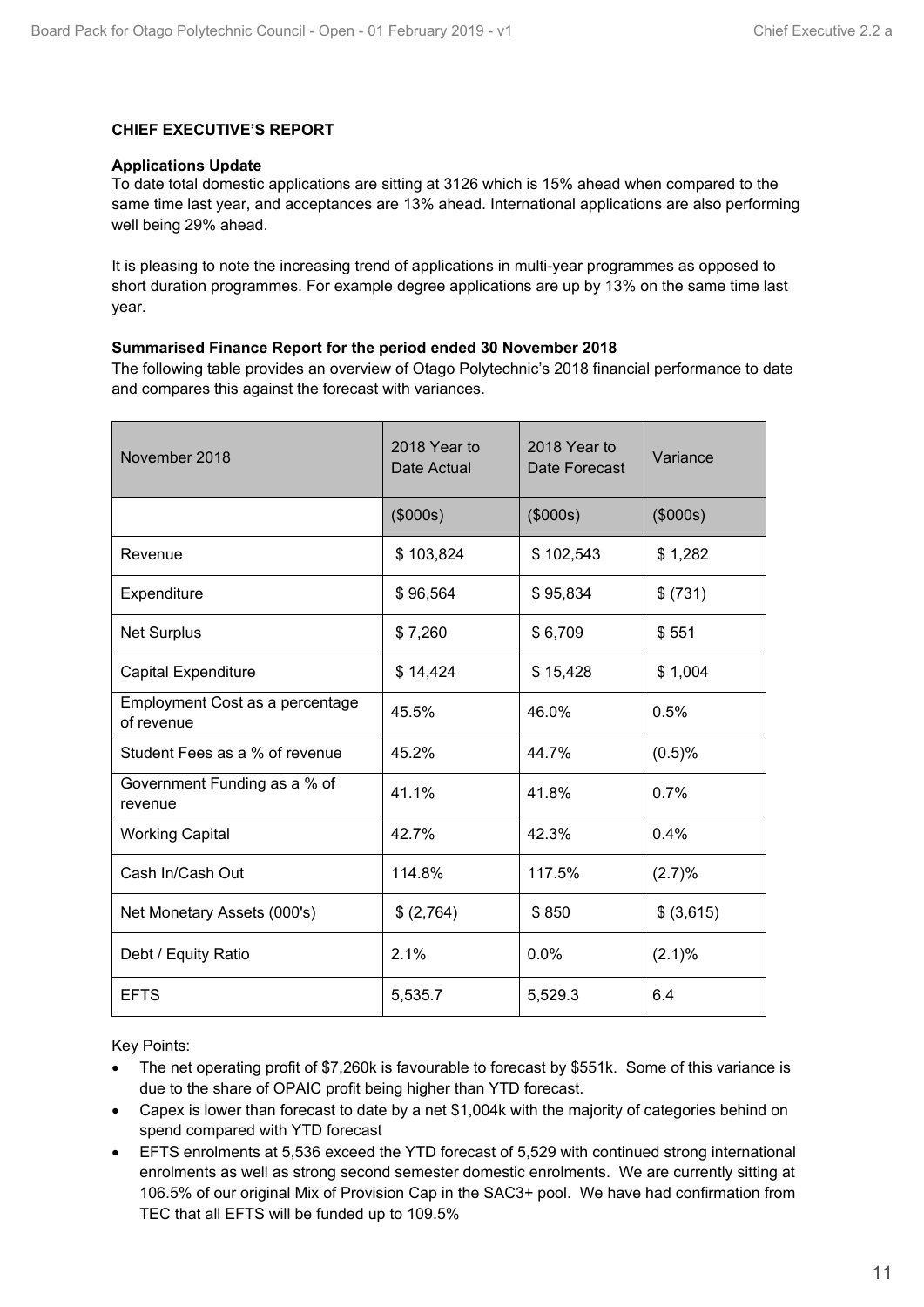### **Media Report**

Attached is a report from Shane Gilchrist, Media Liaison.

### **External Liaison (November – January)**

- Challenger Series celebration night
- **•** Building Surveyors governance group x 2
- OERu meeting, Port McQuarrie
- iamCapable Board meeting, Auckland x 2
- OPAIC Board meeting, Auckland x 2
- Paul Le Blanc, President, Southern New Hampshire University
- Tribal meeting (Skype)
- NZ Police re Capable NZ training
- Ako Aotearoa Conference, Christchurch
- Gillian Dudgeon, Deputy Chief Executive, TEC
- Westpac Otago Business Awards dinner
- Central Campus open day
- Richard Whitney, Chief Executive, Mercy Hospital
- Mark Sampson, IEA Technologies
- TANZ CEO meeting, Wellington (December)
- TANZ eCampus meeting, Wellington
- World Federation of Colleges and Polytechnics Board meeting x 2 (Zoom)
- Polytechnics International Network (Zoom)
- Economic Development NZ meeting
- OPAIC Board retreat, Queenstown

### **RECOMMENDATION**

### **That the Council receives this report.**

Rk

Phil Ker Chief Executive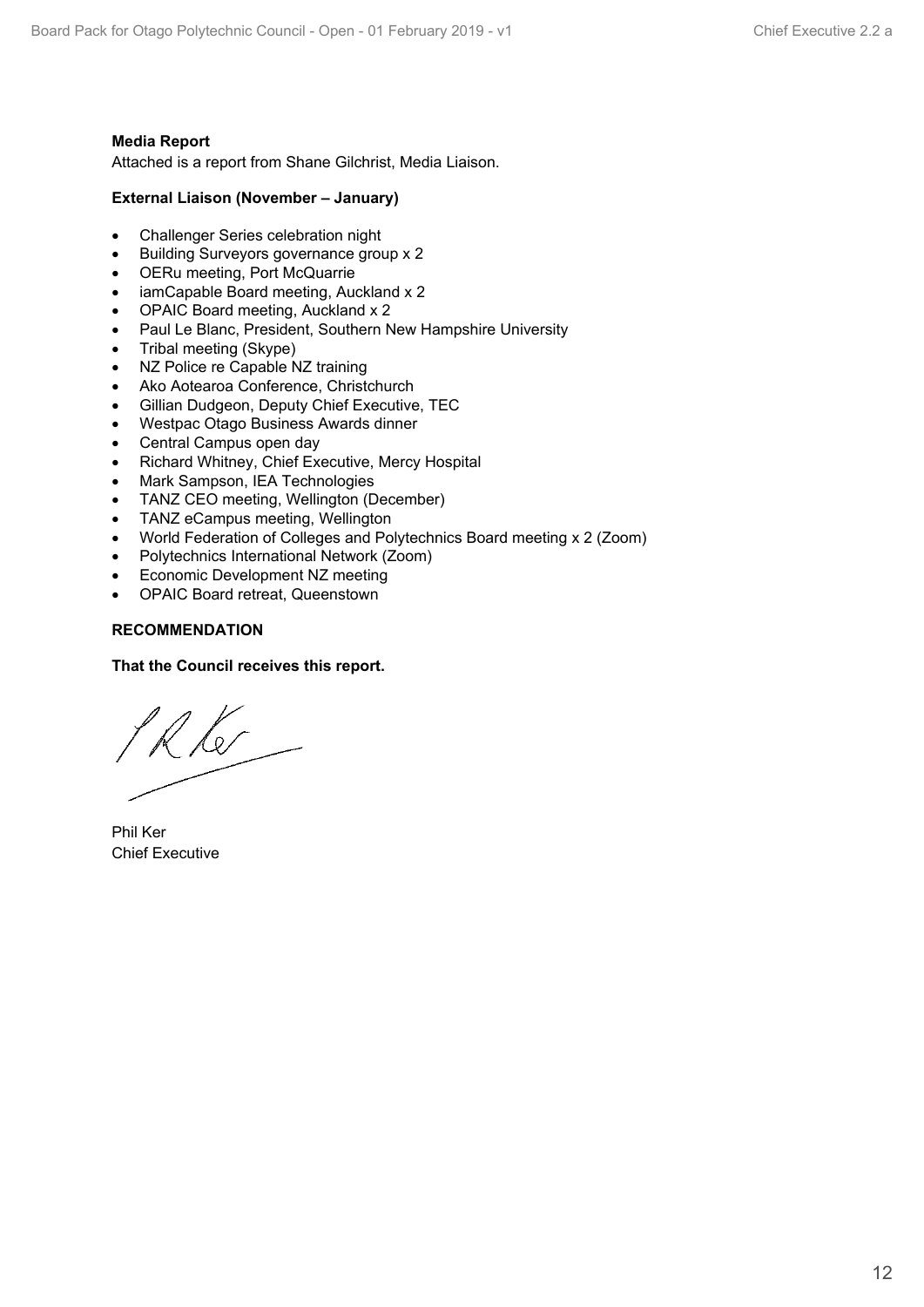### <span id="page-12-0"></span>**COUNCIL CALENDAR 2019**

| <b>Meeting/Event</b>                    | Feb    | Mar   | <b>April</b> | <b>May</b> | June                  | July   | Aug   | <b>Sept</b>           | Oct             | <b>Nov</b> | <b>Dec</b>           |
|-----------------------------------------|--------|-------|--------------|------------|-----------------------|--------|-------|-----------------------|-----------------|------------|----------------------|
| <b>Audit Process</b>                    |        |       |              |            |                       |        |       |                       |                 |            |                      |
| Interim                                 |        |       |              |            |                       |        |       |                       |                 |            |                      |
| Signoff                                 |        |       |              |            |                       |        |       |                       |                 |            |                      |
| <b>Forecast</b>                         |        |       |              |            |                       |        |       |                       |                 |            |                      |
| <b>Budget</b>                           |        |       |              |            |                       |        |       |                       |                 |            |                      |
| <b>Council Meeting</b><br>Fridays       | 1 Feb  | 1 Mar | 5 April      | 3 May      | 7 June<br>Placeholder | 5 July | 2 Aug | 6 Sept<br>Placeholder | 4 Oct           | 1 Nov      | 6 Dec<br>Placeholder |
| Departmental<br><b>Visits</b>           |        |       |              |            |                       |        |       |                       |                 |            |                      |
| Evaluation<br>- Review<br>- Report      |        |       |              |            |                       |        |       |                       |                 |            |                      |
| Function                                |        |       |              |            |                       |        |       |                       |                 |            |                      |
| Photo                                   |        | 1 Mar |              |            |                       |        |       |                       |                 |            |                      |
| <b>Fees Set</b>                         |        |       |              |            |                       |        |       |                       |                 |            |                      |
| International                           |        |       |              |            |                       | 5 July |       |                       |                 |            |                      |
| Domestic                                |        |       |              |            |                       |        |       |                       | 4 Oct           |            |                      |
| <b>Finance and</b><br><b>Audit Ctee</b> | 28 Feb |       | 4 April      | 2 May      | 6 June                | 4 July | 1 Aug | 5 Sept                | 3 Oct<br>31 Oct |            | 5 Dec                |
| <b>Graduation</b>                       |        | 8 Mar |              |            |                       |        |       |                       |                 |            | 13 Dec               |
| <b>Maori Pre-Grad</b>                   |        | 7 Mar |              |            |                       |        |       |                       |                 |            | 12 Dec               |
| Komiti<br>Kawanataka<br>Thurs at 8am    | 28 Feb |       | 4 April      | 2 May      | 6 June                | 4 July | 1 Aug | 5 Sept                | 3 Oct<br>31 Oct |            | 5 Dec                |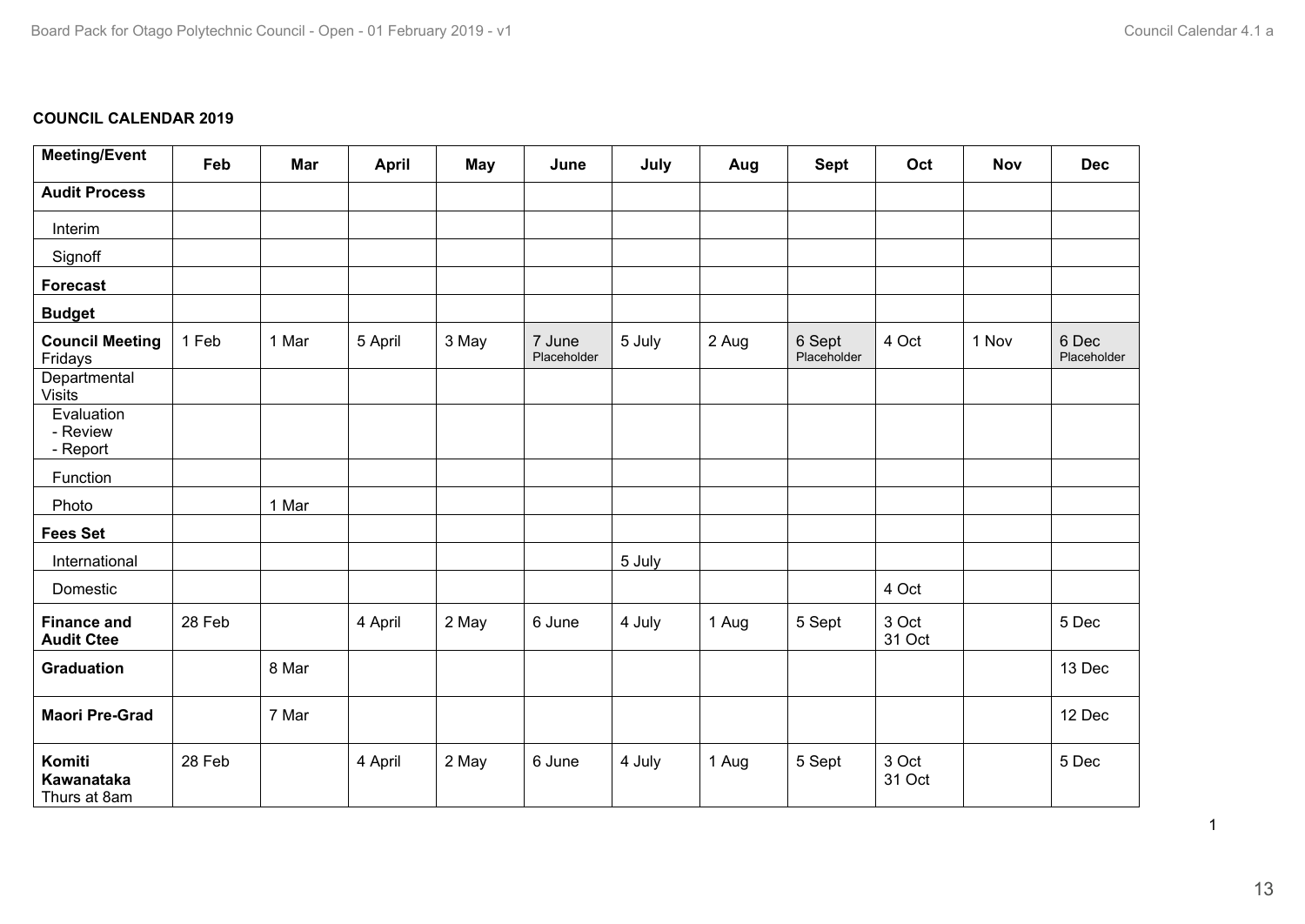| <b>Meeting/Event</b>                                     | Feb | Mar | <b>April</b> | May | June | July | Aug | <b>Sept</b>                      | Oct | <b>Nov</b> | <b>Dec</b> |
|----------------------------------------------------------|-----|-----|--------------|-----|------|------|-----|----------------------------------|-----|------------|------------|
| <b>Investment Plan</b><br>Draft                          |     |     |              |     |      |      |     |                                  |     |            |            |
| Approval                                                 |     |     |              |     |      |      |     |                                  |     |            |            |
| Report                                                   |     |     |              |     |      |      |     |                                  |     |            |            |
| <b>Risk</b><br><b>Management</b><br><b>Review Policy</b> |     |     |              |     |      |      |     |                                  | Oct |            |            |
| <b>Strategy</b><br>Workshop<br>Approval                  |     |     |              |     |      |      |     |                                  |     |            |            |
| <b>OP Events</b>                                         |     |     |              |     |      |      |     | 2 Sept<br>OP Spring<br>Breakfast |     |            |            |
|                                                          |     |     |              |     |      |      |     |                                  |     |            |            |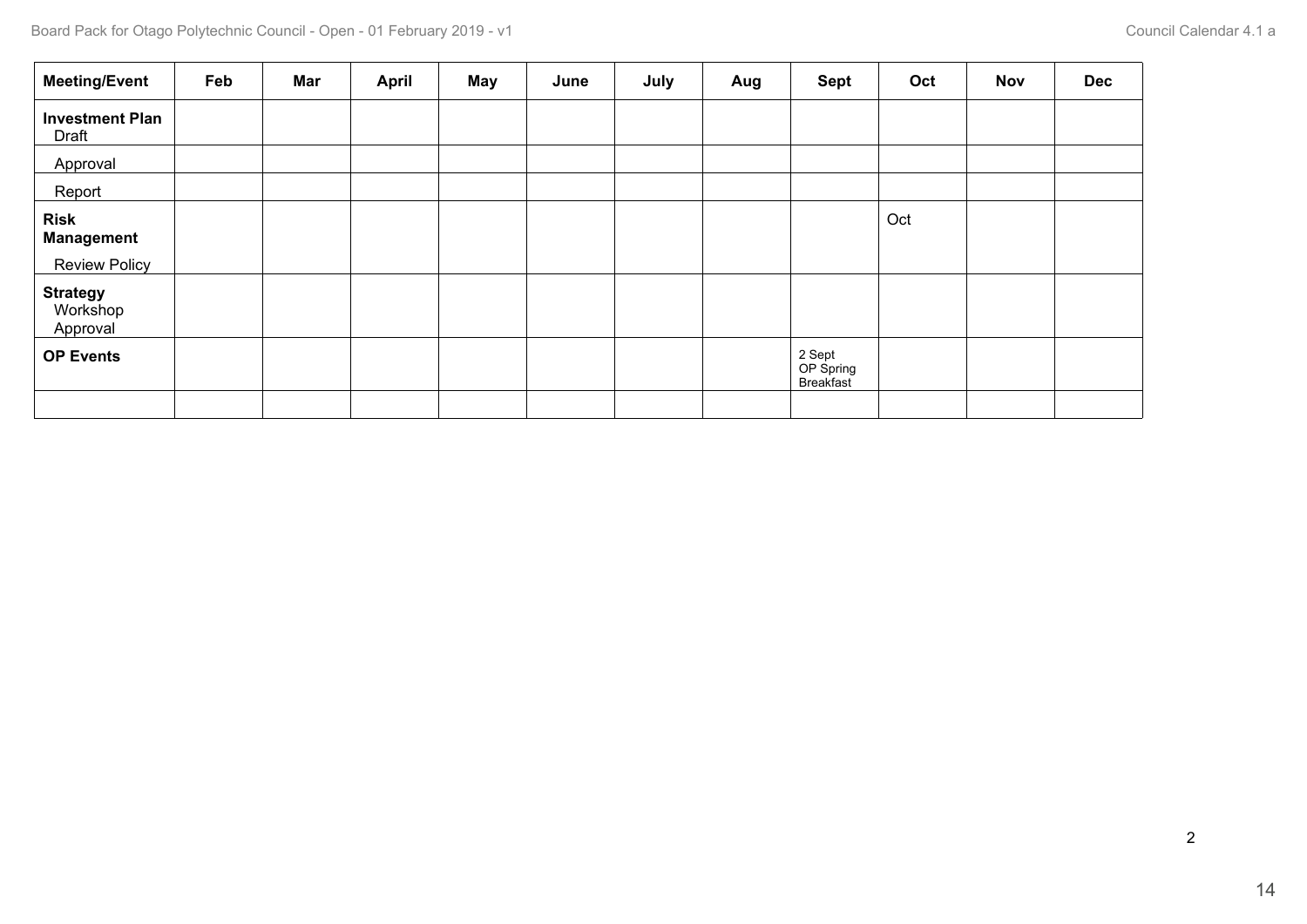<span id="page-14-0"></span>

# **OTAGO POLYTECHNIC INTERESTS REGISTER – EXECUTIVE LEADERSHIP TEAM**

**Register to be maintained for the Executive Leadership Team and kept by the Chief Executive's office as per policy CP0012.02 Conflict of Interest.**

| <b>Date Updated</b> | <b>Name</b>   | <b>Interest Disclosed</b>                                                                                                                                                                                              | <b>Nature of Potential Conflict of</b><br><b>Interest with Otago Polytechnic</b>                             | <b>Pecuniary or non-</b><br>pecuniary                    | <b>Agreed approach to</b><br>manage                                        |
|---------------------|---------------|------------------------------------------------------------------------------------------------------------------------------------------------------------------------------------------------------------------------|--------------------------------------------------------------------------------------------------------------|----------------------------------------------------------|----------------------------------------------------------------------------|
| 15 January 2019     | Jo Brady      | Board Member, Te Au Turoa<br>$\overline{\phantom{0}}$<br>Dunedin Wildlife Hospital<br>Member, High Performance<br>Sport NZ Advisory Group                                                                              | None                                                                                                         |                                                          |                                                                            |
| 7 March 2016        | Philip Cullen | <b>City College Trustee</b>                                                                                                                                                                                            | OP is 1/3 shareholder                                                                                        |                                                          |                                                                            |
|                     |               | <b>Cliffs Road Trading</b>                                                                                                                                                                                             | Potential only                                                                                               |                                                          |                                                                            |
|                     |               | Board Member:                                                                                                                                                                                                          |                                                                                                              |                                                          |                                                                            |
|                     |               | OP Auckland International<br>Campus Ltd                                                                                                                                                                                |                                                                                                              |                                                          |                                                                            |
| 2 February 2018     | Janine Kapa   | Board Member:                                                                                                                                                                                                          |                                                                                                              |                                                          |                                                                            |
|                     |               | Otago Boys' High School<br>-<br><b>Otago Youth Wellness Trust</b><br>A3 Kaitiaki Ltd<br>$\overline{\phantom{0}}$<br>KUMA (Southern Māori Business<br>Network)<br>Member, Kāti Huirapa Rūnaka ki<br>Puketeraki (whānau) | Feeder school/possible competitor<br>Potential only<br>Potential for similar clientele<br>Potential for bias | Pecuniary<br>Non-pecuniary<br>Pecuniary<br>Non-pecuniary | Proceed with:<br>caution & sensitivity<br>$\bullet$<br>honesty & integrity |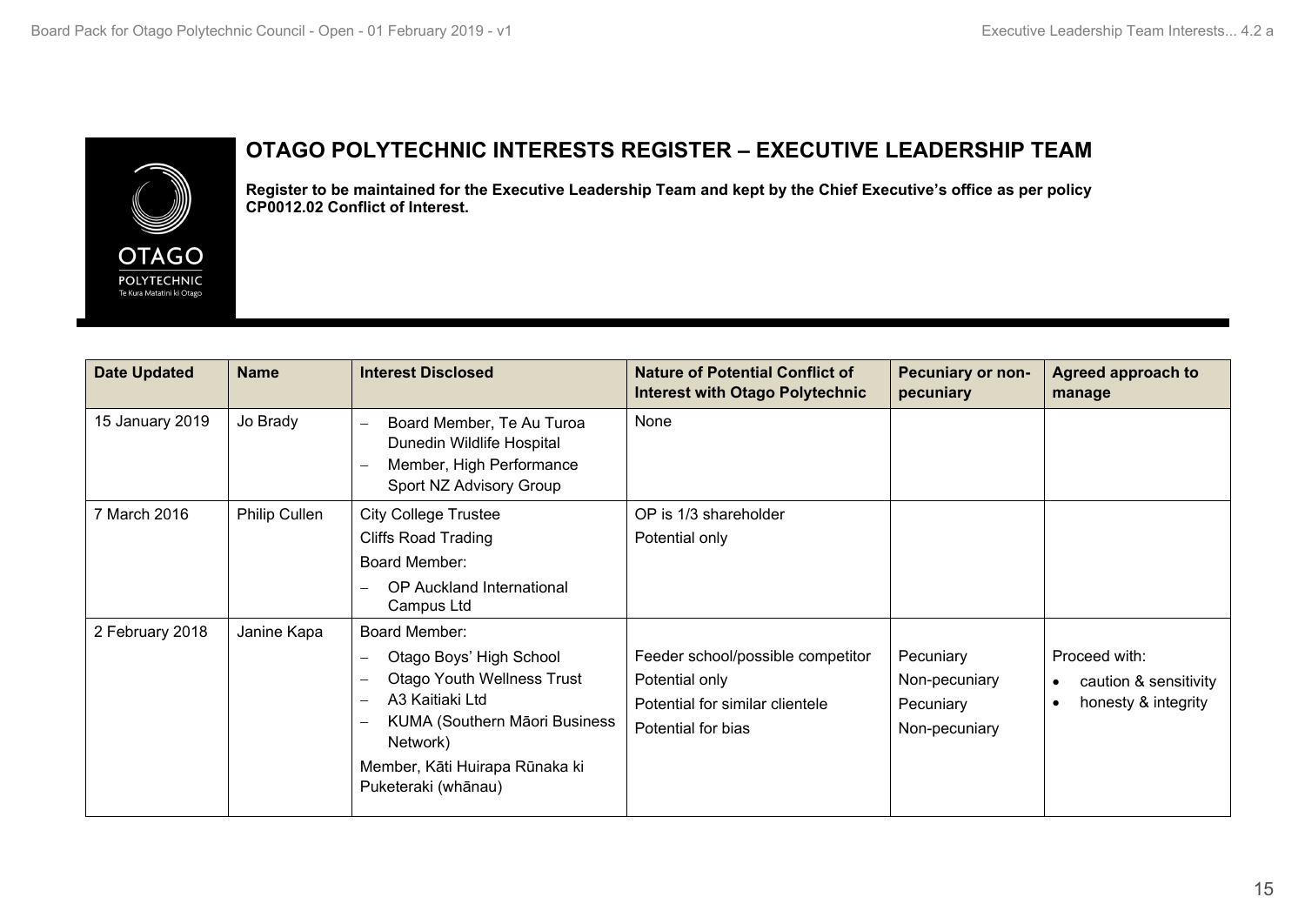| <b>Date Updated</b> | <b>Name</b>          | <b>Interest Disclosed</b>                                                                                                                                                                                                                                           | <b>Nature of Potential Conflict of</b><br><b>Interest with Otago Polytechnic</b>                   | Pecuniary or non-<br>pecuniary | Agreed approach to<br>manage                       |
|---------------------|----------------------|---------------------------------------------------------------------------------------------------------------------------------------------------------------------------------------------------------------------------------------------------------------------|----------------------------------------------------------------------------------------------------|--------------------------------|----------------------------------------------------|
| 26 February 2018    | Phil Ker             | Board Member:                                                                                                                                                                                                                                                       |                                                                                                    |                                |                                                    |
|                     |                      | <b>Malcam Trust</b><br><b>TANZ</b><br>$\qquad \qquad -$<br><b>TANZ eCampus Limited</b><br><b>OP Auckland International</b><br>Campus Ltd<br>Postsecondary International<br><b>Network</b><br>World Federation of Colleges<br>and Polytechnics<br><b>JBA Limited</b> | Possible subcontractor<br>Possible competitor<br>Potential supplier and competitor to<br><b>OP</b> | Pecuniary                      | Transparency                                       |
|                     |                      | <b>OPAIC Limited Partnership (Chief</b><br>Executive of OP as Partner)<br>Convenor - selection panel for<br>National Tertiary teaching Excellence                                                                                                                   | Possible bias<br><b>Personal interests</b>                                                         | Non-pecuniary<br><b>Both</b>   | Non participation re OP<br>candidates<br>OP Policy |
|                     |                      | Awards                                                                                                                                                                                                                                                              |                                                                                                    |                                |                                                    |
|                     |                      | Glenys Ker, Programme Leader<br>Capable NZ - spouse                                                                                                                                                                                                                 |                                                                                                    |                                |                                                    |
| 13 June 2017        | Oonagh McGirr        | None                                                                                                                                                                                                                                                                |                                                                                                    |                                |                                                    |
| 2 February 2018     | <b>Chris Morland</b> | SIGNAL ICT Grad School                                                                                                                                                                                                                                              | Possible competitor                                                                                | Pecuniary                      | Transparency                                       |
|                     |                      | Ellen Morland, OP staff member<br>spouse                                                                                                                                                                                                                            | <b>Personal interest</b>                                                                           | <b>Both</b>                    | OP Policy                                          |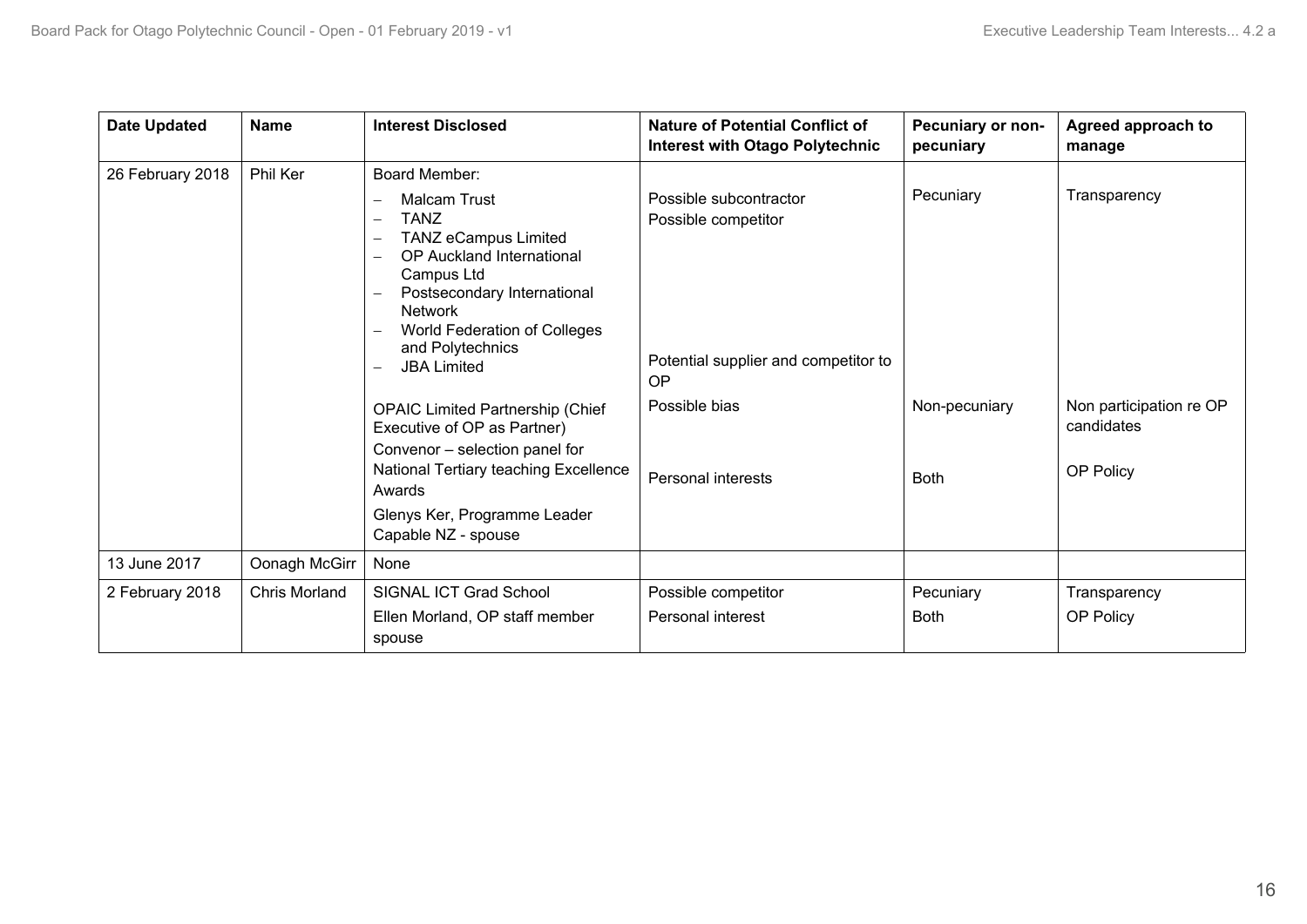<span id="page-16-0"></span>

# **Academic Board**

### **Minutes of the** *electronic* **Academic Board meeting held on 9 October 2018**

|    | <b>Responses from</b>    |                             |
|----|--------------------------|-----------------------------|
|    | Oonagh McGirr(moved)     | Approve 0910/2018 10.31am   |
| 2. | Megan Gibbons (seconded) | Approve 09/10/2018 10.50am  |
| 3. | Linda Kinniburgh         | Approve 09/10/2018 10.54am  |
| 4. | lan Crabtree             | Approve 09/10/2018 10.58am  |
| 5. | Janine Kapa              | Approve 09/10/2018 11.18.am |
| 6. | Sally Baddock            | Approve 09/10/2018 11.44am  |
| 7. | Lesley Smith             | Approve 09/10/2018 11.56am  |
| 8. | Sue Thompson             | Approve 09/10/2018 12.14pm  |
| 9. | Marc Doesburg            | Approve 09/10/2018 12.20pm  |
|    | 10. Chris Morland        | Approve 09/10/2018 1.01pm   |
|    | 11. David McMaster       | Approve 09/10/2018 1.20pm   |
|    | 12. Phil Ker             | Approve 09/10/2018 2.50pm   |

### *Quorum (10) achieved 09/10/2018*

1. A84.18 eAB minutes 11 September 2018 – as circulated. **Recommendation A84.18:** That Academic Board approve the minutes of the e-meeting of 11 September 2018 as s true and correct record. *Agreed: Oonagh McGirr / Megan Gibbons*

A87.18 eAB minutes 19 September 2018 – as circulated. **Recommendation A87.18:** That Academic Board approve the minutes of the e-meeting of 19 September 2018 as a true and correct record. *Agreed: Oonagh McGirr / Megan Gibbons*

2. A88.18 Type 1 changes, Retrospective Changes, and Certificate of Proficiency enrolments – as circulated.

**Recommendation A88.18a:** That Academic Board approves the Type 1 Changes as listed. *Agreed: Oonagh McGirr / Megan Gibbons*

**Recommendation A88.18b:** That Academic Board approves the Retrospective Type 1 Changes as listed.

*Agreed: Oonagh McGirr / Megan Gibbons*

**Recommendation A88.18c:** That Academic Board approves the individual Paths of Study for **Certificate of Proficiency** enrolments as listed. *Agreed: Oonagh McGirr / Megan Gibbons*

- 3. A89.18 (**PAC31/18) EduBits for approval** 
	- EBT400090 Micro-credential Assessment Writer
	- EBT500160 SMS Administration Lifecycle
	- EBT600111 Civil Engineering Community Project

**Recommendation A89.18:** That Academic Board approve the Edubits for approval as listed. *Agreed: Oonagh McGirr / Megan Gibbons*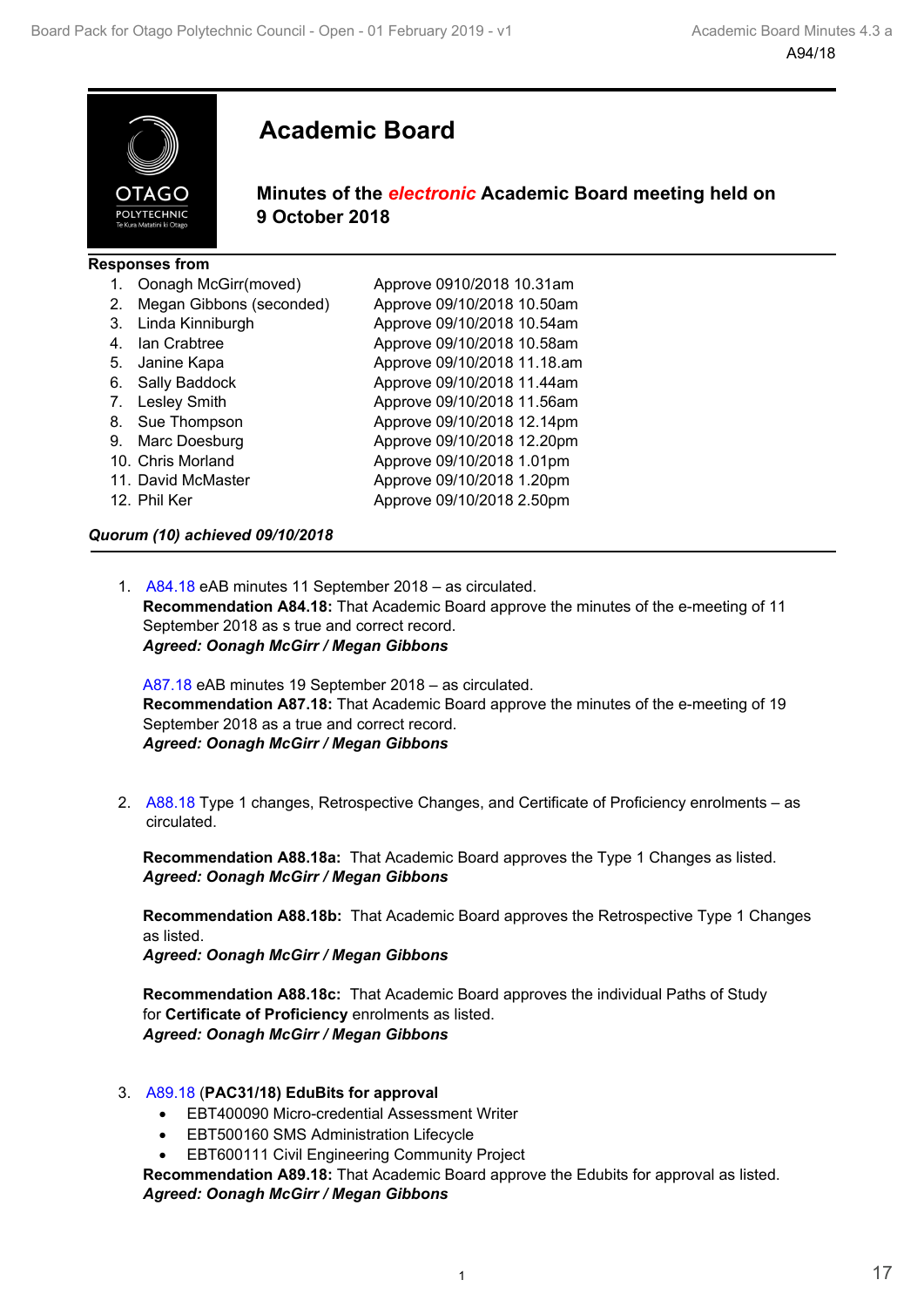4. A90.18 In 2019 we will potentially graduate the first TANZ eCampus Bachelor of Applied Management student. The student will have completed the majority of their Otago Polytechnic programme through TANZ eCampus. This will require a new award certificate that includes both TANZ and OP logos.

Choose landscape or portrait direction logo for application of OP logo when positioned with TANZ eCampus logo on shared delivery certificates.

PDF document attached for review with two options (choose preferred option and respond by email)–

- Option 1: dual logo with a portrait OP logo
- Option 2: dual logo with a landscape OP logo.

### *Resounding agreement for option 2 (landscape logo)*

**Recommendation A90.18:** That Academic Board approves the use of Otago Polytechnic landscape logo when dual placement required with TANZ eCampus logo on certificate. *Agreed: Oonagh McGirr / Megan Gibbons*

5. A91.18 - Learner Rights and Responsibilities - Kia hiwa rā! Kia hiwa rā! The online information for learners has had its annual update - please see<https://www.op.ac.nz/students/important-information/learner-rights-and-responsibilities/> The attached documents indicates the changes made. Please note that the terminology changes from student to learner across the organisation and web have begun, but in some cases such as Student Success Team and OPSA the change will take longer or not change. The associated policy *AP0508 Student Rights and Responsibilities* has been rescinded as all information is online and the policy only pointed to the site. The online information is on an annual updated schedule, tracked through other policy and associated document updates.

*Action from feedback: Pam* - *amendments to terminology and clarification for distance learners Student health levy exempt health services will incur a charge.*

**Recommendation A91.18:** That Academic Board note the update to Learner Rights and Responsibilities on the website. *Agreed: Oonagh McGirr / Megan Gibbons*

- 6. A92.18 email of thanks has been received from Jeanette O'Fee around EduBits as circulated **Recommendation A92.18:** That Academic Board notes the correspondence received *Agreed: Oonagh McGirr / Megan Gibbons*
- 7. A93.18 Feedback from email of 6 September to Academic Board members rethinking options for meetings.

Feedback is attached for reading and reference before 1 November 2018 face to face meeting where it will be discussed - additional feedback obtained and decision/recommendation as appropriate

*Action: All - for reading and reference for 1 November 2018 face to face meeting.*

Next scheduled meeting:

- 1 November 2018 Face to face issues discussion, G106, 2.30pm
- 13 November 2018 e-meeting.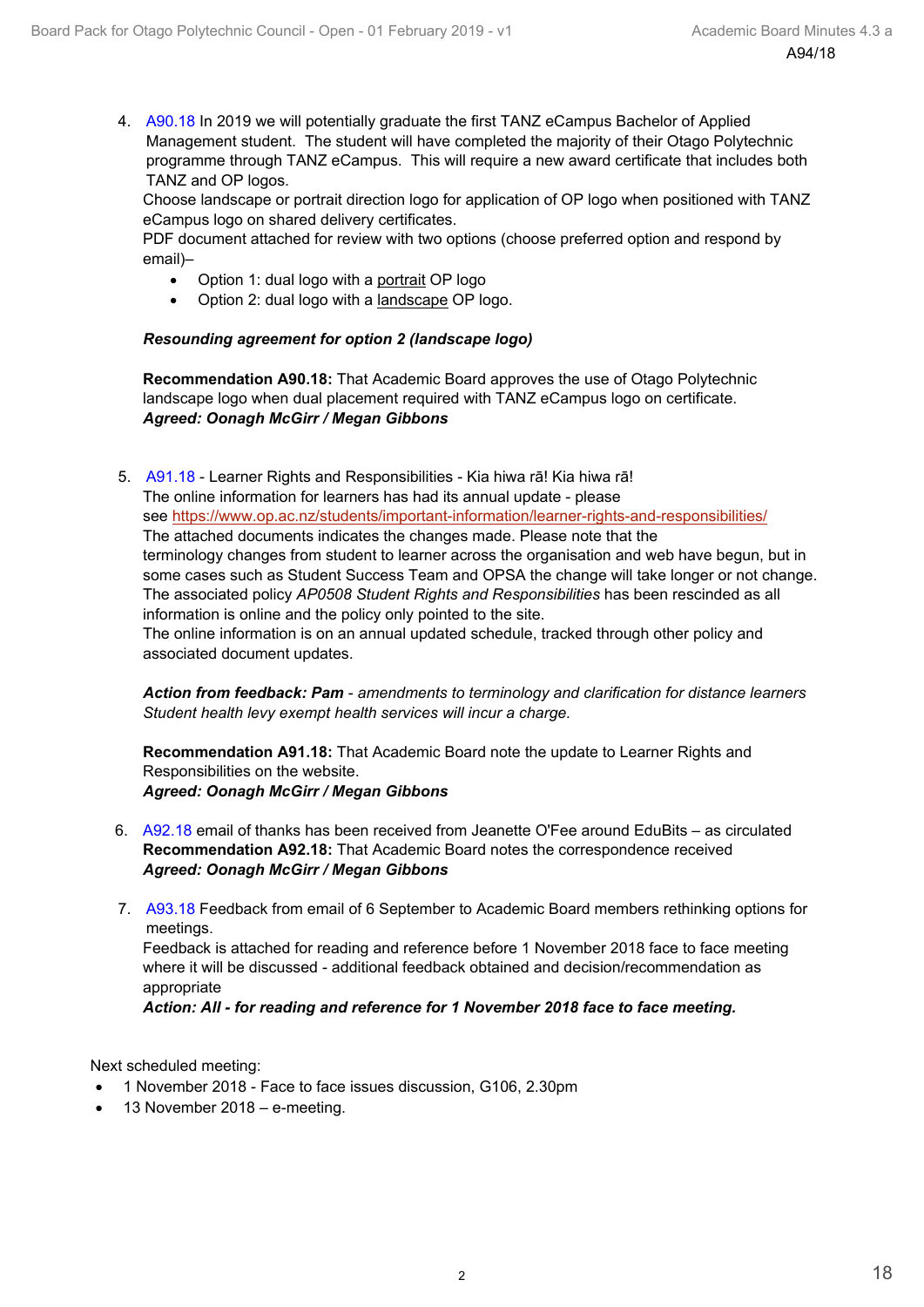

# Otago Polytechnic Council

# BOARD PACK

for

# Otago Polytechnic Council - Closed

01 Feb 2019 09:00 AM

Held at:

 $\overline{a}$ 

Puna Kawa

Level 2, Mason Centre Otago Polytechnic Forth Street Dunedin

Version 1 Generated: 25 Jan 2019 03:48 PM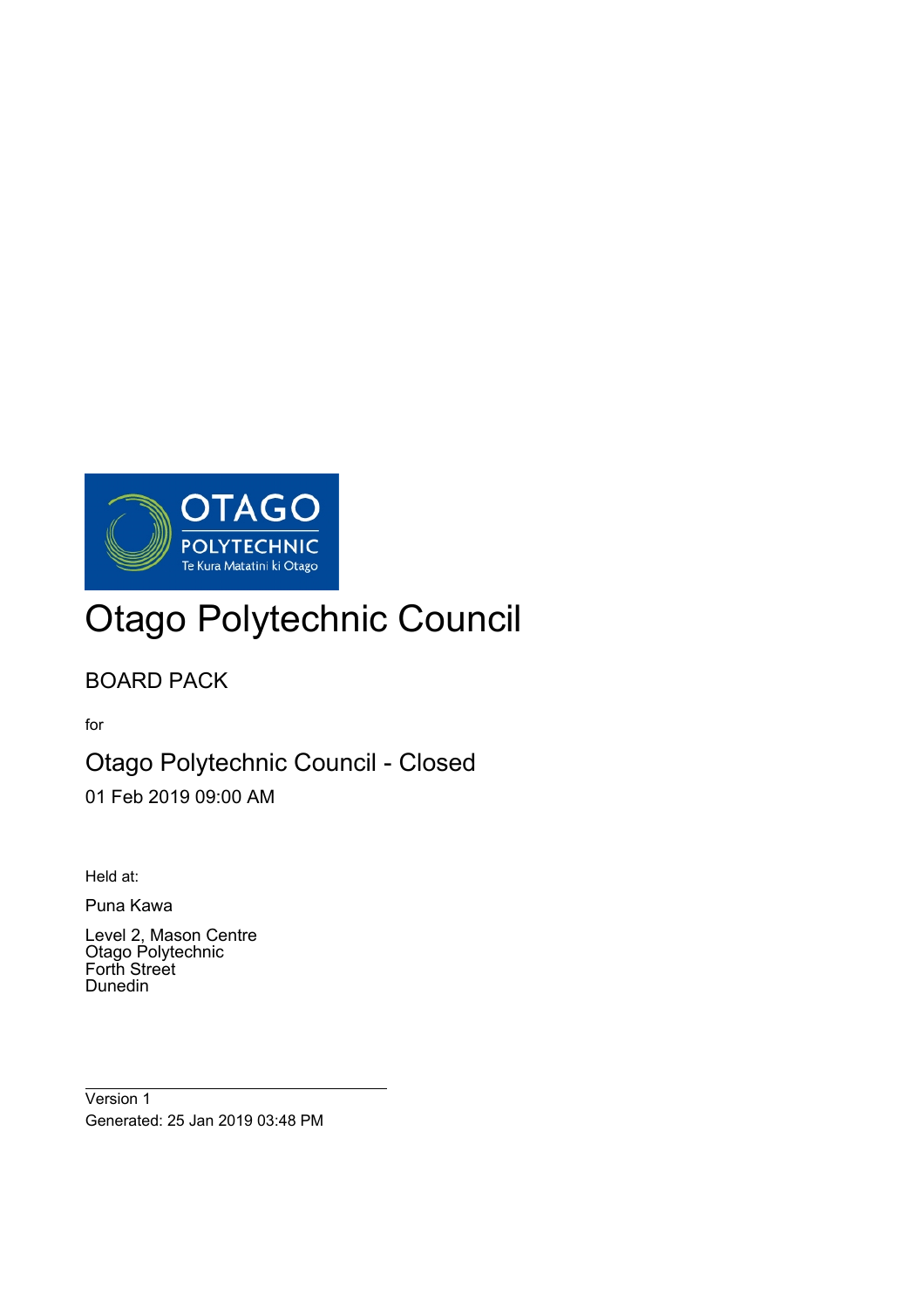# **INDEX**

| Cover Page |  |
|------------|--|
|------------|--|

Index

# Agenda

### Attached Documents:

| 1.3a             | 6  |
|------------------|----|
| 1.4a             | 12 |
| 1.4 <sub>b</sub> | 14 |
| 1.5a             | 21 |
| 1.6a             | 24 |
| 2.2a             | 25 |
| 2.4a             | 26 |
| 2.4 <sub>b</sub> | 27 |
| 2.4c             | 28 |
| 2.4 <sub>d</sub> | 34 |
| 2.5a             | 35 |
| 2.5 <sub>b</sub> | 40 |
| 2.5c             | 42 |
| 2.5d             | 45 |
| 2.6a             | 51 |
| 5.1a             | 54 |
| 6.2a             | 59 |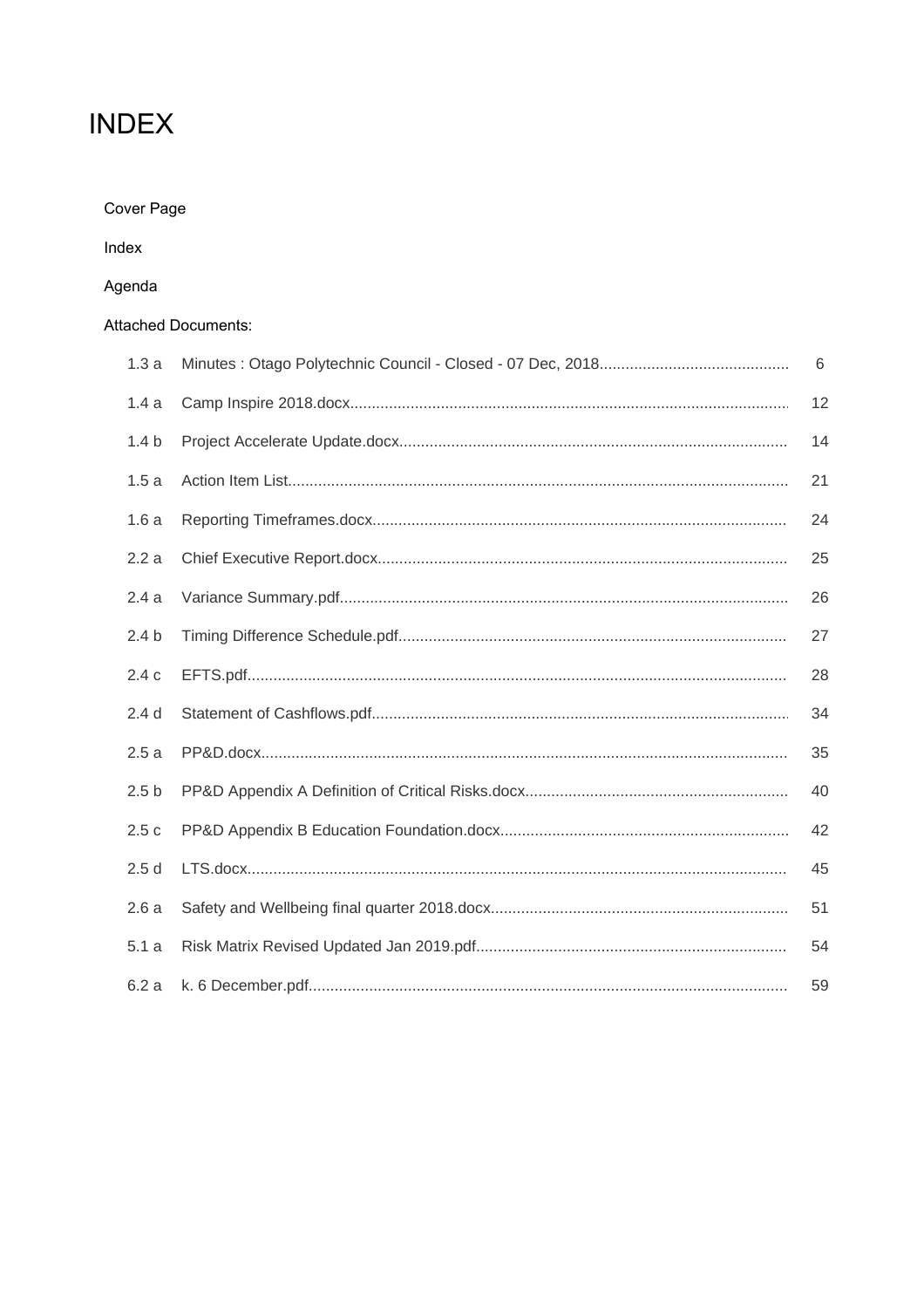# AGENDA OTAGO POLYTECHNIC COUNCIL - CLOSED



| Name:                 | Otago Polytechnic Council                                                                                                                                                                                                                                                                                                                                                                                                                                                                                                                         |
|-----------------------|---------------------------------------------------------------------------------------------------------------------------------------------------------------------------------------------------------------------------------------------------------------------------------------------------------------------------------------------------------------------------------------------------------------------------------------------------------------------------------------------------------------------------------------------------|
| Date:                 | Friday, February 1, 2019                                                                                                                                                                                                                                                                                                                                                                                                                                                                                                                          |
| Time:                 | 9:00 AM to 12:00 PM                                                                                                                                                                                                                                                                                                                                                                                                                                                                                                                               |
| Location:             | Puna Kawa, Level 2, Mason Centre Otago Polytechnic Forth Street Dunedin                                                                                                                                                                                                                                                                                                                                                                                                                                                                           |
| <b>Board Members:</b> | Kathy Grant (Chair), Jamie Adamson, Paul Allison, Neil Barns, Peter<br>Coolbear, Mike Horne, Bill Moran, Megan Potiki                                                                                                                                                                                                                                                                                                                                                                                                                             |
| Guests:               | In Attendance:<br>Jono Aldridge (Convenor, Staff Subcommittee), Jo Brady (Deputy Chief<br>Executive People, Performance and Development), Jeanette Corson<br>(Secretary to Council), Philip Cullen (Deputy Chief Executive Corporate<br>Services), Jordan Dargaville (Convenor, Student Council), Megan Gibbons<br>(Acting Deputy Chief Executive Learner Experience), Janine Kapa (Deputy<br>Chief Executive Māori Development/Kaitohutohu, Phil Ker (Chief Executive),<br>Oonagh McGirr (Deputy Chief Executive Learning and Teaching Services) |
| <b>Notes:</b>         | Council only at 8am                                                                                                                                                                                                                                                                                                                                                                                                                                                                                                                               |

# 1. PROCEDURAL

# **1.1 Resolution to Exclude the Public**

**Under Section 48, Local Government Official Information and Meetings Act 1987, move that with the exception of the Executive Leadership Team members and the convenors of the Student Council and the Staff Subcommittee, the public be excluded from the meeting.**

# **1.2 Conflict of Interest**

Members are asked to declare any potential conflict of interest.

# **1.3 Confirm Minutes**

### **7RECOMMENDATION**

### **That the minutes of the closed section of the meeting held on 7 December 2018 be approved as a true and correct record.**

Supporting Documents:

|  | 1.3.a Minutes : Otago Polytechnic Council - Closed - 07 Dec, 2018 |  |
|--|-------------------------------------------------------------------|--|
|--|-------------------------------------------------------------------|--|

# **1.4 Matters arising**

Updates:

- Camp Inspire
- Project Accelerate

Supporting Documents:

1.4.a Camp Inspire 2018.docx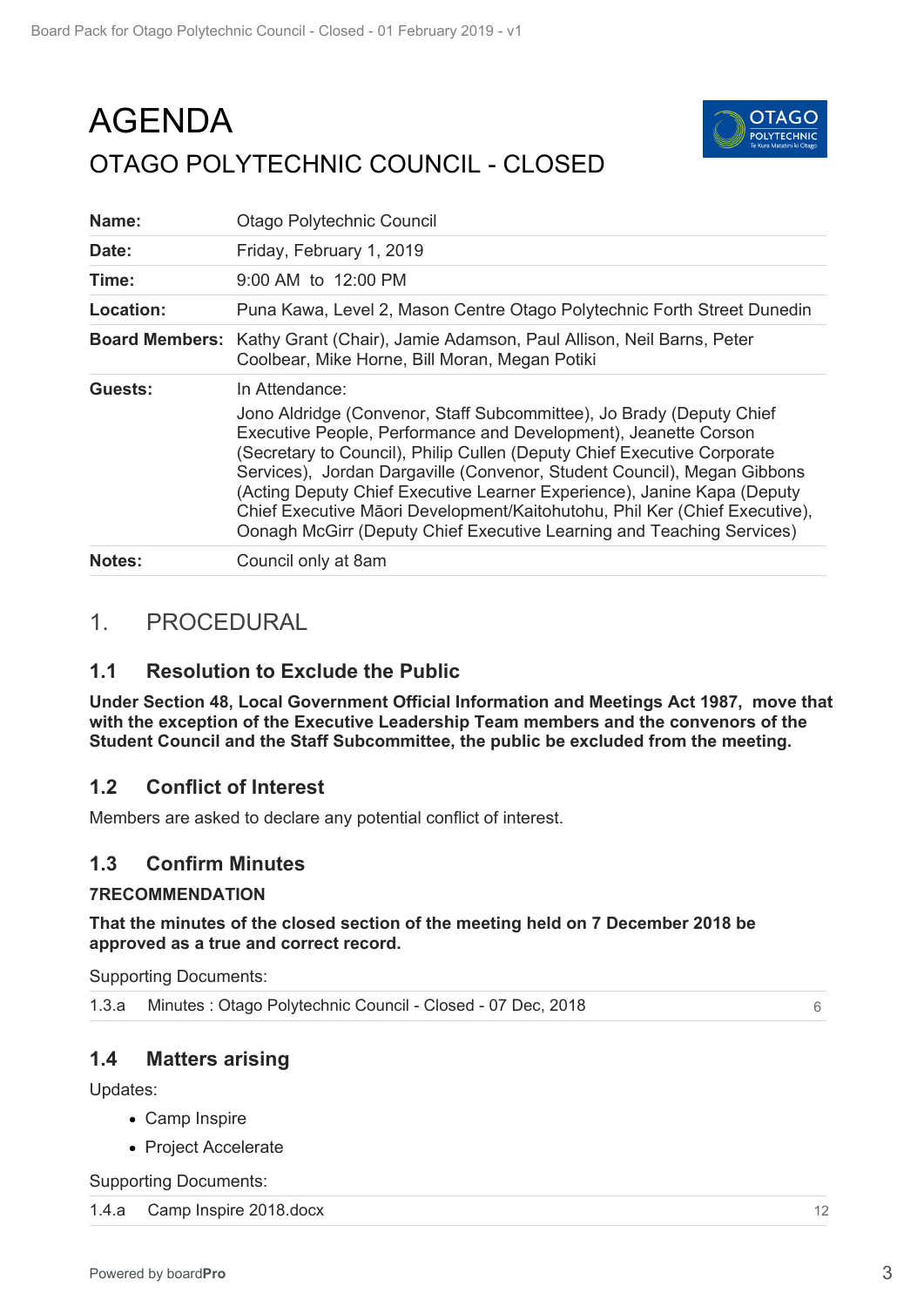#### <span id="page-21-0"></span>Supporting Documents:

|  | 1.4.b Project Accelerate Update.docx |  |  |
|--|--------------------------------------|--|--|
|--|--------------------------------------|--|--|

### **1.5 Action Item List**

| 1.5.a<br>Action Item List |  |  | $\Omega$ |
|---------------------------|--|--|----------|
|---------------------------|--|--|----------|

# **1.6 Reporting Timeframes**

| 1.6.a Reporting Timeframes.docx |  |
|---------------------------------|--|
|                                 |  |

## 2. REPORTS

### **2.1 Chair (verbal)**

### **2.2 Chief Executive**

### **2.3 Finance and Audit Committee (verbal)**

### **2.4 Finance Reports**

- Variance Summary and Timing Difference Schedule
- EFTS Reports
- Rolling Cash Flow

| 1.4.b | Project Accelerate Update.docx                                         | 14 |
|-------|------------------------------------------------------------------------|----|
| 1.5   | <b>Action Item List</b>                                                |    |
|       | <b>Supporting Documents:</b>                                           |    |
| 1.5.a | <b>Action Item List</b>                                                | 21 |
|       |                                                                        |    |
| 1.6   | <b>Reporting Timeframes</b>                                            |    |
|       | <b>Supporting Documents:</b>                                           |    |
| 1.6.a | <b>Reporting Timeframes.docx</b>                                       | 24 |
| 2.    | <b>REPORTS</b>                                                         |    |
| 2.1   | <b>Chair (verbal)</b>                                                  |    |
| 2.2   | <b>Chief Executive</b>                                                 |    |
|       | <b>Supporting Documents:</b>                                           |    |
| 2.2.a | <b>Chief Executive Report.docx</b>                                     | 25 |
| 2.3   | <b>Finance and Audit Committee (verbal)</b>                            |    |
| 2.4   | <b>Finance Reports</b>                                                 |    |
|       | • Variance Summary and Timing Difference Schedule                      |    |
|       | • EFTS Reports                                                         |    |
|       | • Rolling Cash Flow                                                    |    |
|       | <b>Supporting Documents:</b>                                           |    |
| 2.4.a | Variance Summary.pdf                                                   | 26 |
| 2.4.b | Timing Difference Schedule.pdf                                         | 27 |
| 2.4.c | EFTS.pdf                                                               | 28 |
| 2.4.d | Statement of Cashflows.pdf                                             | 34 |
| 2.5   | <b>Executive Leadership Team</b>                                       |    |
|       | • Jo Brady, Deputy Chief Executive People, Performance and Development |    |
|       | • Oonagh McGirr, Deputy Chief Executive Learning and Teaching Services |    |
|       | <b>Supporting Documents:</b>                                           |    |
| 2.5.a | PP&D.docx                                                              | 35 |
| 2.5.b | PP&D Appendix A Definition of Critical Risks.docx                      | 40 |
| 2.5.c | PP&D Appendix B Education Foundation.docx                              | 42 |
| 2.5.d | LTS.docx                                                               | 45 |

### **2.5 Executive Leadership Team**

- Jo Brady, Deputy Chief Executive People, Performance and Development
- Oonagh McGirr, Deputy Chief Executive Learning and Teaching Services

| 2.5.a PP&D.docx                                         | 35 |
|---------------------------------------------------------|----|
| 2.5.b PP&D Appendix A Definition of Critical Risks.docx | 40 |
| 2.5.c PP&D Appendix B Education Foundation.docx         | 42 |
| 2.5.d LTS.docx                                          | 45 |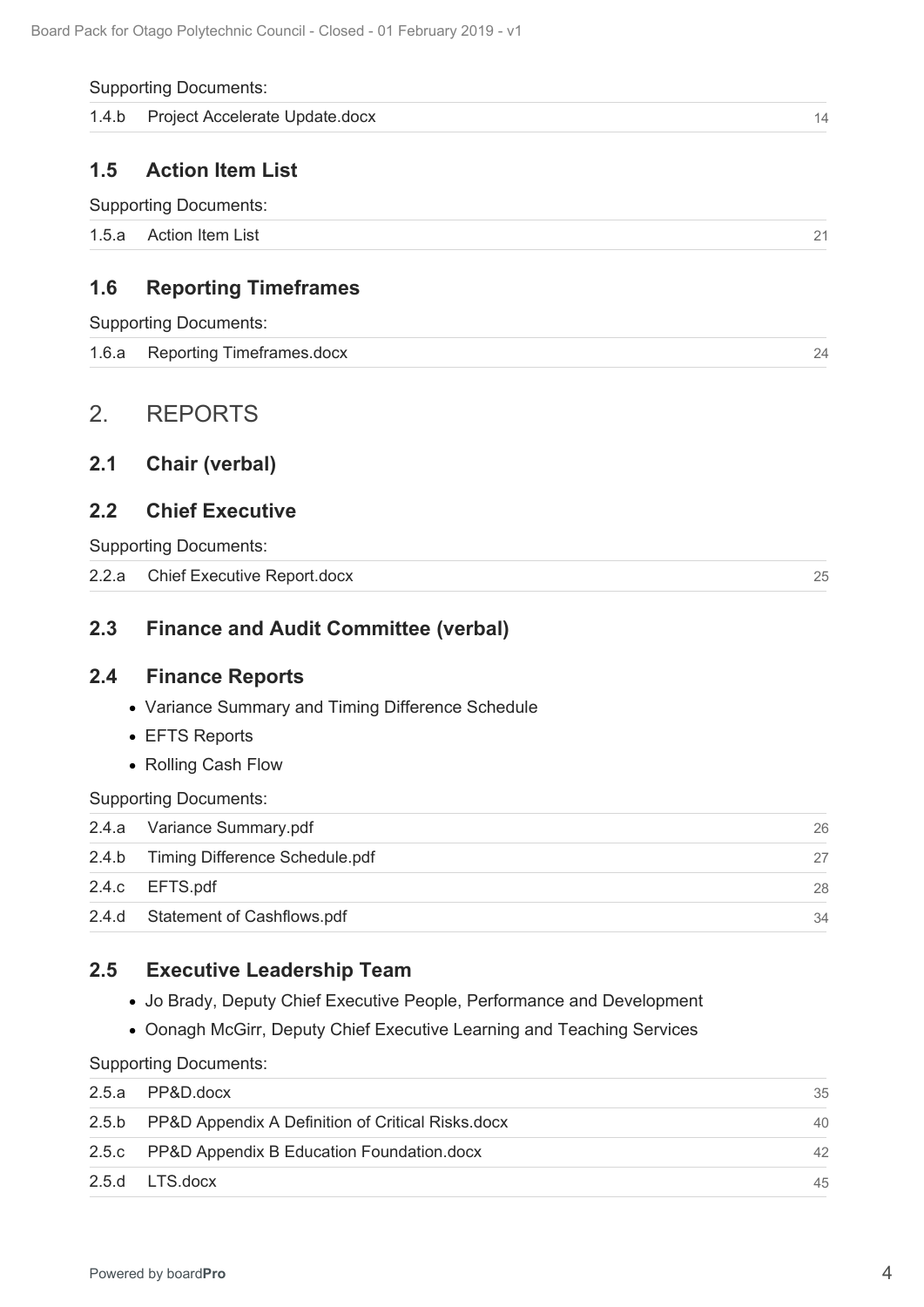## **2.6 Safety and Wellbeing**

Quarterly Report to 31 December 2018

### Supporting Documents:

- 3. FOR APPROVAL
- 4. FOR DISCUSSION
- 5. RISK

### **5.1 Governance Risk Management Framework**

Supporting Documents:

5.1.a Risk Matrix Revised Updated Jan 2019.pdf

# 6. MATTERS FOR NOTING

### **6.1 Council Correspondence**

### **Outwards**

- New Year Honours
	- Emeritus Professor Tom Prebble
	- Bill Moran
- Inwards - Response from Tom Prebble

### **6.2 Finance and Audit Committee Minutes**

6 December 2018

Supporting Documents:

6.2.a k. 6 December.pdf

### **6.3 Contracts Signed**

No relevant contracts have been signed since the last meeting.

### **6.4 Use of the Common Seal**

The Common Seal has not been used since the last meeting.

# 7. CLOSE MEETING

### **7.1 Close Meeting**

**Next meeting:** Otago Polytechnic Council - Closed - Friday, 1 March 2019, 9:00 AM

51<br>54<br>59<br>59

59

54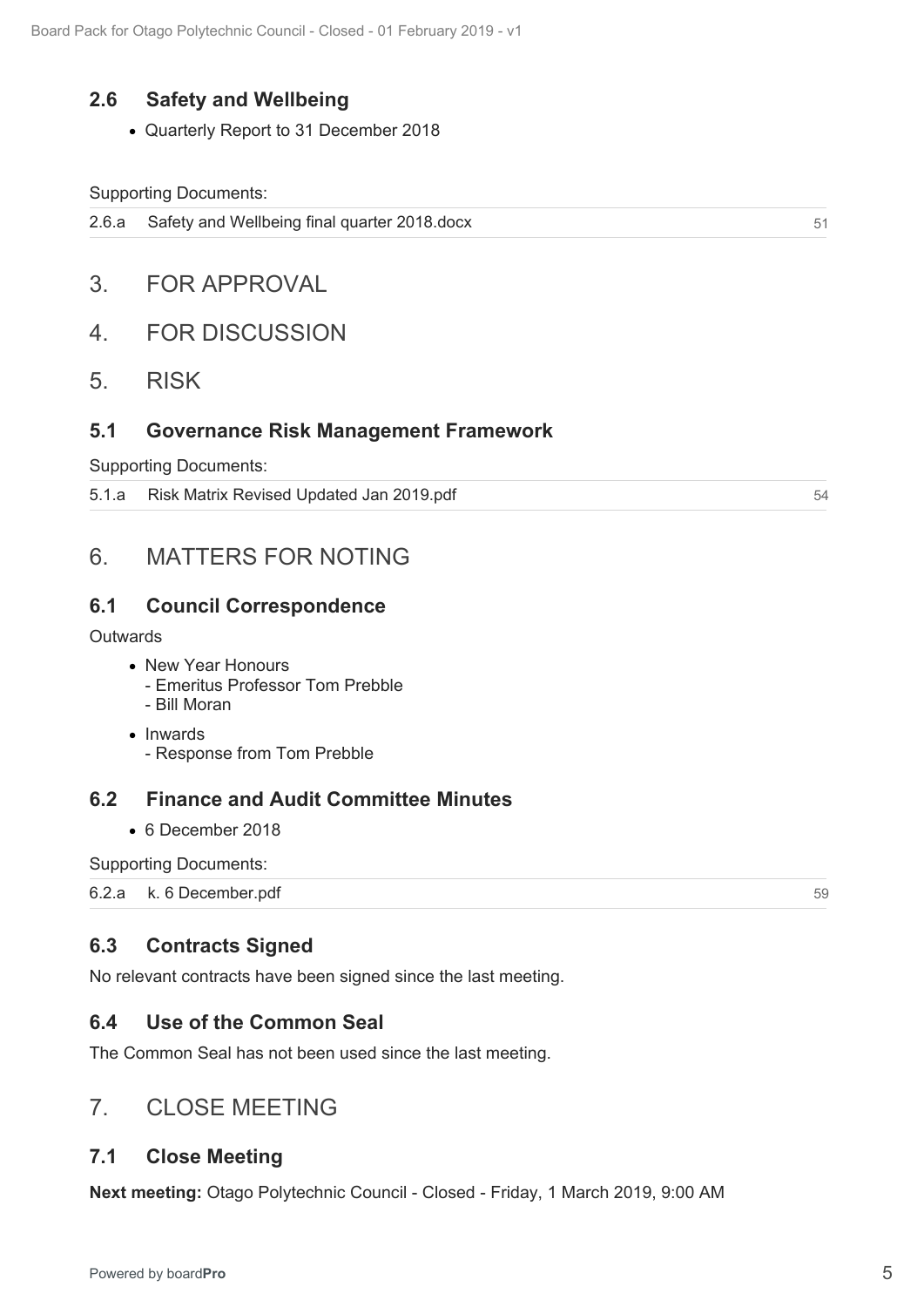**Owner:** Phil Ker **Meeting:** 06 Jul 2018 Otago Polytechnic Council - Closed, 1.4 Action Item List

### **Update on triage service for students In Progress**

Provide update on triage service for students requiring counselling and well being support.

| Due Date: | 01 Mar 2019                                                       |
|-----------|-------------------------------------------------------------------|
| Owner:    | Megan Gibbons                                                     |
| Meeting:  | 02 Nov 2018 Otago Polytechnic Council Closed, 1.4 Matters Arising |

### **Update on actions from the WES In Progress**

Update on actions from the WES

| Due Date: | 01 Mar 2019                                                       |
|-----------|-------------------------------------------------------------------|
| Owner:    | Phil Ker                                                          |
| Meeting:  | 02 Nov 2018 Otago Polytechnic Council Closed, 2.2 Chief Executive |

### **External Audit of Health, Safety and Wellbeing In Progress**

Update on the recommendations made by Crowe Horwarth, in particular the identification and prioritisation of critical risks across the Polytechnic and completion of the Health, Safety and Wellbeing Strategic Plan.

| Due Date: | 01 Mar 2019                                                                                         |
|-----------|-----------------------------------------------------------------------------------------------------|
| Owner:    | Jo Brady                                                                                            |
| Meeting:  | 02 Nov 2018 Otago Polytechnic Council Closed, 2.7 External Audit of Health, Safety<br>and Wellbeing |

### **Confirm August meeting at Puketeraki Not Started Not Started**

Confirm August meeting at Puketeraki.

| Due Date: | 01 Mar 2019                                                         |
|-----------|---------------------------------------------------------------------|
| Owner:    | Janine Kapa                                                         |
| Meeting:  | 07 Dec 2018 Otago Polytechnic Council - Closed, 1.6 Matters arising |

### **Council meeting - Auckland Not Started**

Confirm date for Council meeting to be held in Auckland

| Due Date: | 01 Mar 2019                                                         |
|-----------|---------------------------------------------------------------------|
| Owner:    | Jeanette Corson                                                     |
| Meeting:  | 07 Dec 2018 Otago Polytechnic Council - Closed, 1.6 Matters arising |

### **Council Self Assessment Not Started**

Arrange for Council self assessment in the New Year.

| Due Date: | 01 Mar 2019                                                        |
|-----------|--------------------------------------------------------------------|
| Owner:    | Jeanette Corson                                                    |
| Meeting:  | 07 Dec 2018 Otago Polytechnic Council - Closed, 2.1 Chair (verbal) |

### **Governance Risk Matrix Framework Not Started Not Started**